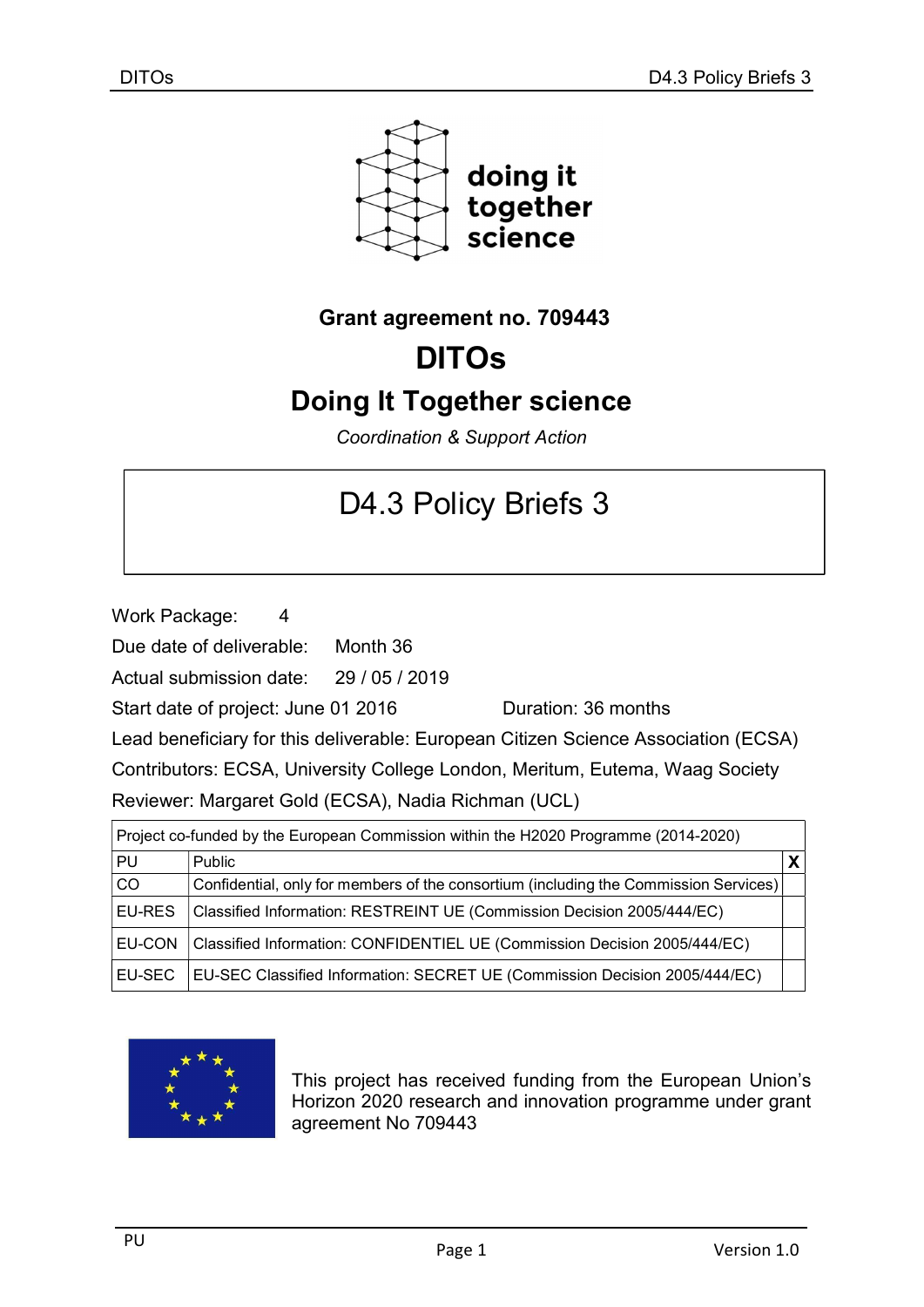## **Disclaimer**

The content of this deliverable does not reflect the official opinion of the European Union. Responsibility for the information and views expressed herein lies entirely with the author(s).

All 'Doing It Together science' (DITOs) consortium members are also committed to publish accurate and up to date information and take the greatest care to do so. However, the DITOs consortium members cannot accept liability for any inaccuracies or omissions nor do they accept liability for any direct, indirect, special, consequential or other losses or damages of any kind arising out of the use of this information.

## Copyright Notice



This work by Parties of the DITOs Consortium is licensed under a Creative Commons Attribution 4.0 International License (http://creativecommons.org/licenses/by/4.0/).

## Acknowledgement



The DITOs project has received funding from the European Union Horizon 2020 programme under grant number 709443.

## Reference

Please cite this work as:

DITOs Consortium, 2019. Doing It Together science: Second Badge of Policy Briefs UCL, London.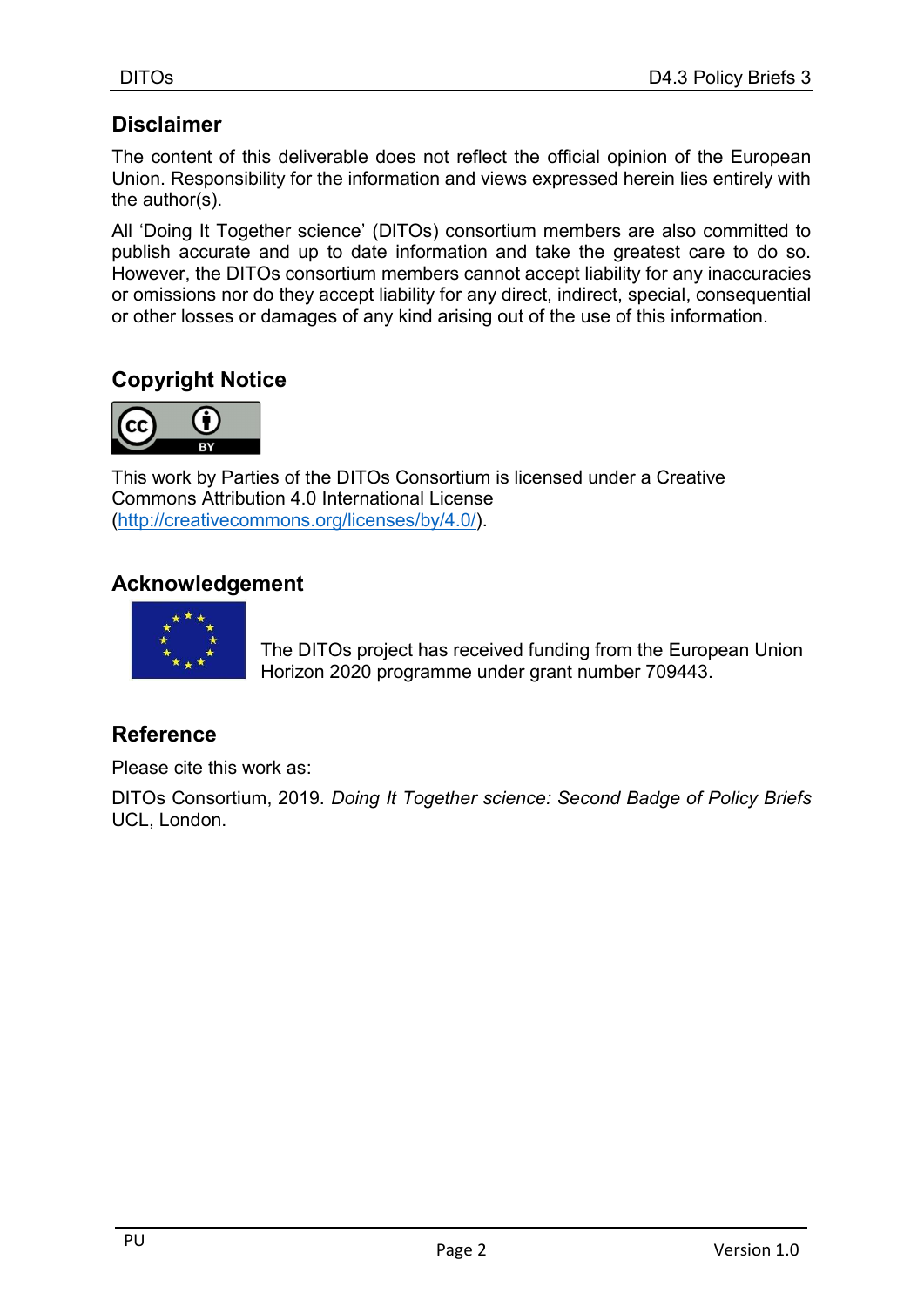## Document Identification Sheet

| Project ref. no.                      | 709443                                                                                                                                                                                                                                                                                                                                                                                                                                                                                                                                   |
|---------------------------------------|------------------------------------------------------------------------------------------------------------------------------------------------------------------------------------------------------------------------------------------------------------------------------------------------------------------------------------------------------------------------------------------------------------------------------------------------------------------------------------------------------------------------------------------|
| <b>Project acronym</b>                | <b>DITOs</b>                                                                                                                                                                                                                                                                                                                                                                                                                                                                                                                             |
| <b>Project full title</b>             | Doing It Together Science                                                                                                                                                                                                                                                                                                                                                                                                                                                                                                                |
| Document name                         | DITOs-D4.3-20190529.pdf                                                                                                                                                                                                                                                                                                                                                                                                                                                                                                                  |
| (distribution<br>Security<br>level)   | Public                                                                                                                                                                                                                                                                                                                                                                                                                                                                                                                                   |
| Contractual<br>date<br>Οf<br>delivery | Month 36, 29 05 2019                                                                                                                                                                                                                                                                                                                                                                                                                                                                                                                     |
| <b>Actual date of delivery</b>        | 29.05.2019                                                                                                                                                                                                                                                                                                                                                                                                                                                                                                                               |
| Deliverable number                    | D <sub>4.3</sub>                                                                                                                                                                                                                                                                                                                                                                                                                                                                                                                         |
| Deliverable name                      | <b>Policy Briefs 3</b>                                                                                                                                                                                                                                                                                                                                                                                                                                                                                                                   |
| <b>Type</b>                           | Report                                                                                                                                                                                                                                                                                                                                                                                                                                                                                                                                   |
| <b>Status &amp; version</b>           | Version 1.0                                                                                                                                                                                                                                                                                                                                                                                                                                                                                                                              |
| <b>Number of pages</b>                | 34                                                                                                                                                                                                                                                                                                                                                                                                                                                                                                                                       |
| <b>WP/Task (responsible)</b>          | <b>WP4 / T2 (ECSA)</b>                                                                                                                                                                                                                                                                                                                                                                                                                                                                                                                   |
|                                       | <b>Brief 1: Christian Nold</b>                                                                                                                                                                                                                                                                                                                                                                                                                                                                                                           |
|                                       | Brief 2: Alexandra Albert                                                                                                                                                                                                                                                                                                                                                                                                                                                                                                                |
|                                       | Brief 3: Erich Prem                                                                                                                                                                                                                                                                                                                                                                                                                                                                                                                      |
| Lead Author(s)                        | Brief 4: Pawel                                                                                                                                                                                                                                                                                                                                                                                                                                                                                                                           |
|                                       | Brief 5: Alexandra Albert                                                                                                                                                                                                                                                                                                                                                                                                                                                                                                                |
|                                       | Brief 6: Roland van Dierendonck                                                                                                                                                                                                                                                                                                                                                                                                                                                                                                          |
|                                       | Brief 7: Gaia Agnello                                                                                                                                                                                                                                                                                                                                                                                                                                                                                                                    |
| <b>Other contributors</b>             | Andrea Sforzi, Maremma Natural History Museum;<br>Aleksandra Berditchevskaia, Nesta; Alessandro<br>Campanaro, CREA; Bruna Gumiero, Università di<br>Bologna; Stefano Martellos, Università degli studi di<br>Trieste; Valerio Sbordoni, Accademia Nazionale<br>Flavia<br>Bartoccioni,<br>Cristina<br>delle<br>Scienze;<br>Castracani, Università degli studi di Parma; Giulia<br>Castelporziano; Eleonora<br>Bonella,<br>Bianchi,<br>Ministero Ambiente; Carlo Terrabujo, ARPA Veneto;<br>Alessandro Oggioni, CNR; Laura Criscuolo, CNR. |
|                                       | Muki Haklay, UCL; Margaret Gold, ECSA; Claudia<br>Göbel, ECSA; Imane Baïz, UPD; Alice Sheppard,<br>UCL; Nadia Richman, UCL; Jaume Piera, ICM;<br>Mark Chandler, EWI; Chris Santos-Lang, GRIN;                                                                                                                                                                                                                                                                                                                                            |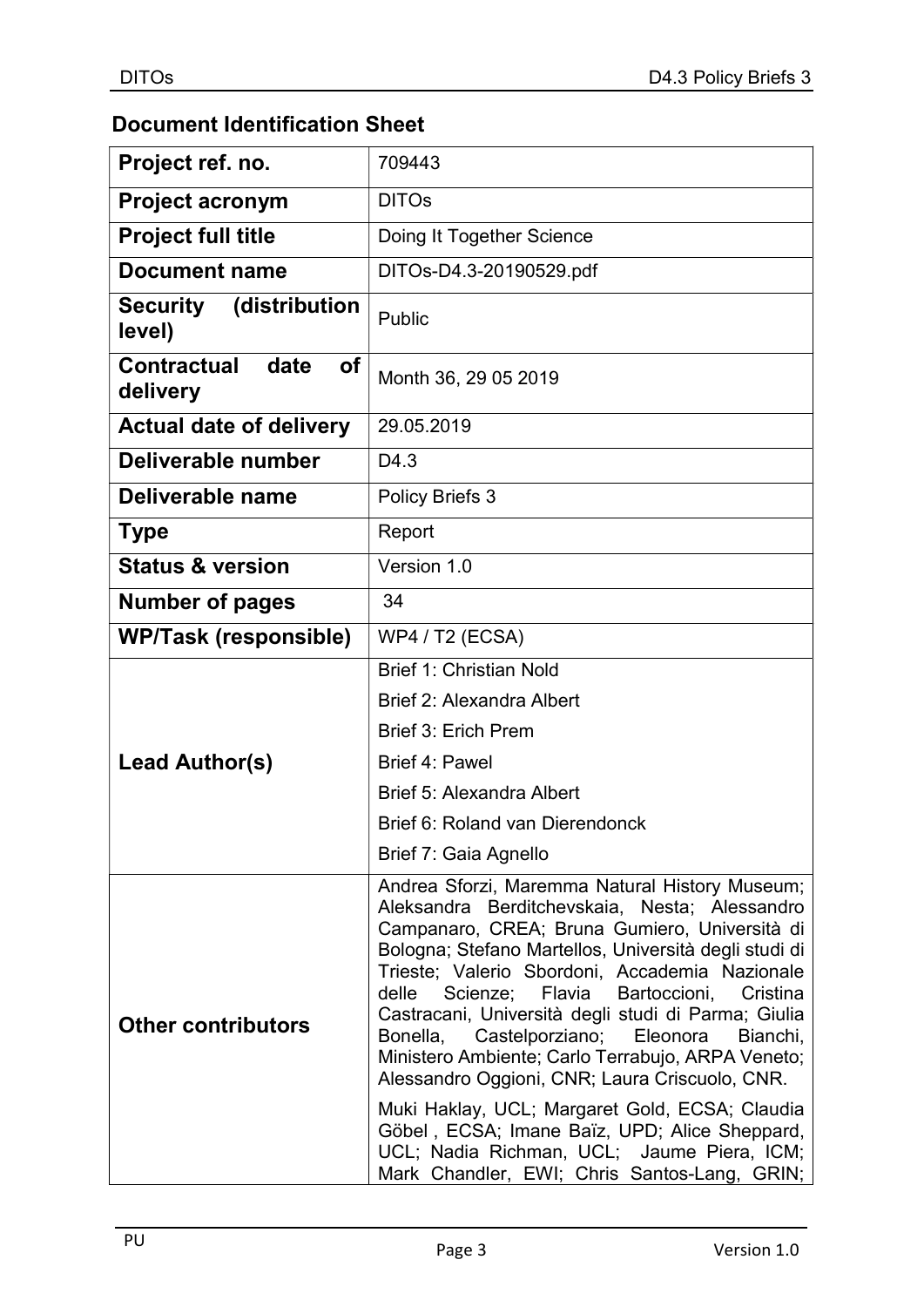|                                                  | Darlene Cavalier, SCIS; Dr. Linda Carton, Radboud<br>University (Netherlands) Dr. Nuria Castell, NILU-<br>Norwegian Institute of Air Research (Norway); Sven<br>Schade, JRC.                                                                                                                      |
|--------------------------------------------------|---------------------------------------------------------------------------------------------------------------------------------------------------------------------------------------------------------------------------------------------------------------------------------------------------|
|                                                  | Tamar ter Steege, WS; Lucas Evers, WS; Bruno<br>Strasser, University of Geneva (Switzerland);<br>Anneke ter Schure, University of Oslo (Norway);<br>Raphael Kim, Queen Mary University of London<br>(United Kingdom); Chan'nel Vestergaard, Co-lab<br>(Denmark); Fara Peluso (Germany)            |
| <b>Project Officer</b>                           | Colombe Warin                                                                                                                                                                                                                                                                                     |
| <b>Abstract</b>                                  | DITOs policy briefs: ethnographic evaluation of the<br>citizen<br>bus:<br>science<br>innovation<br>science<br>management; European clean air day; citizen<br>science and art/science; UK environmental policy;<br>open sharing platform in Biodesign; guidelines for<br>citizen science in Italy. |
| <b>Keywords</b>                                  | Citizen Science, social innovation, air quality,<br>art/science, environmental policy, biodesign, open<br>platform, guidelines, national strategy                                                                                                                                                 |
| Sent to peer reviewer                            | 21/05/19                                                                                                                                                                                                                                                                                          |
| Peer review completed                            | 21/05/19                                                                                                                                                                                                                                                                                          |
| <b>Supervisory Board</b><br>approval version 1.0 | 24/05/19                                                                                                                                                                                                                                                                                          |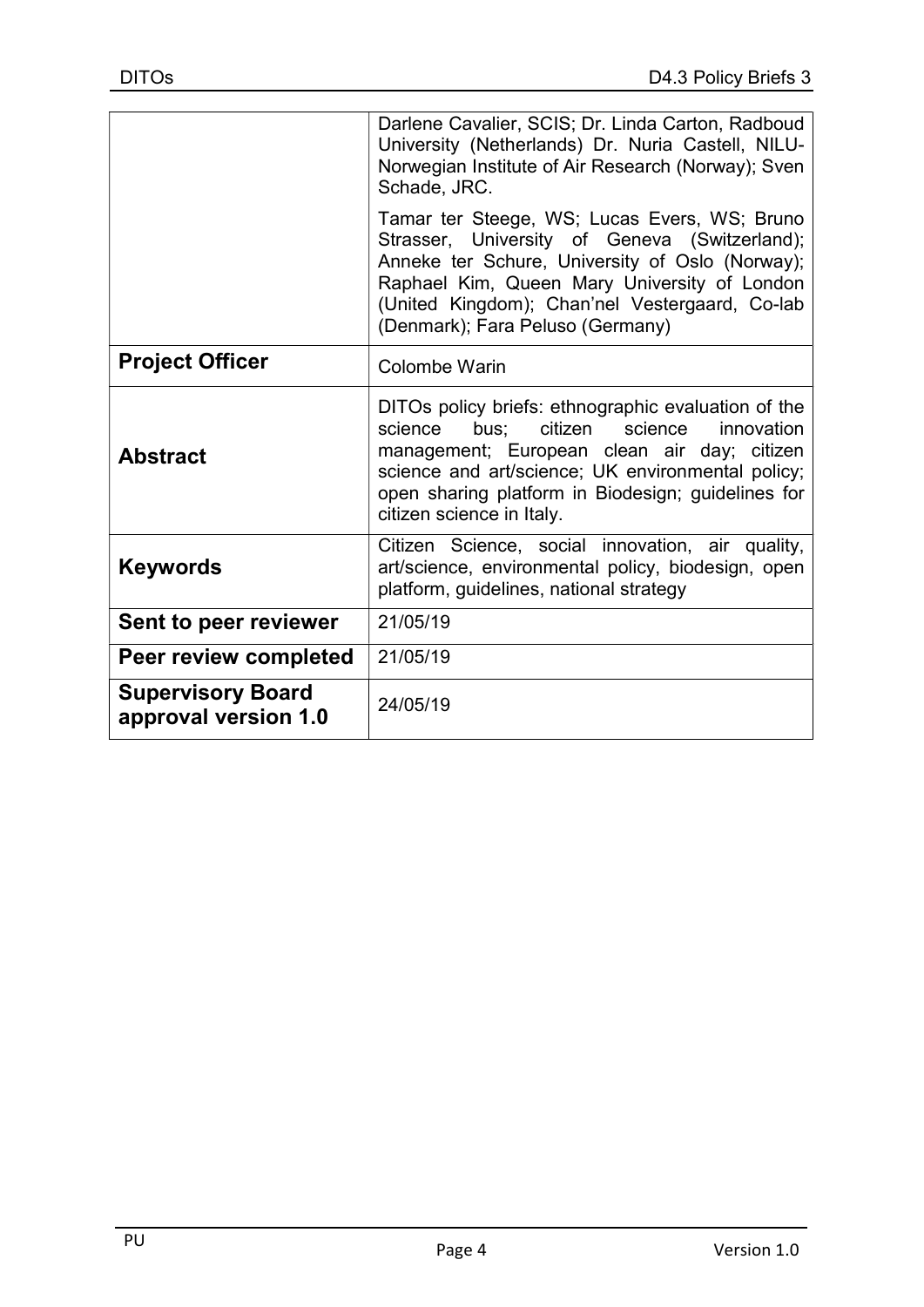## Table of contents

| 1              |                     | Version log                                                                                                                   | $\overline{7}$ |
|----------------|---------------------|-------------------------------------------------------------------------------------------------------------------------------|----------------|
| $\overline{2}$ |                     | Definitions and acronyms                                                                                                      | 10             |
| 3              |                     | <b>Management Summary</b>                                                                                                     | 11             |
| 4              |                     | Introduction                                                                                                                  | 13             |
| 5              |                     | Activities carried out and results                                                                                            | 14             |
|                | 5.1                 | Adjusting the set of policy briefs according to the policy development                                                        | 14             |
|                | 5.2                 | Diversifying Policy Brief Formats, and creating Research Insights                                                             | 14             |
|                | 5.3                 | Sources of Information and Methods of Working                                                                                 | 15             |
|                | 5.4                 | The briefs: outlines, target audiences, purpose and status                                                                    | 18             |
|                | 5.4.1               | A Tale of Two Science Buses: Diversity of Knowledge and Inclusion<br>Practices research insight considerations                | 18             |
|                | 5.4.2               | Making Citizen Science Work - Innovation Management for Citizen Science<br>policy brief considerations                        | 19             |
|                | 5.4.3               | Citizen Science and Art/Science: Synergies and Future Potential policy brief<br>considerations                                | 20             |
|                | 5.4.4               | European Clean Air Day - citizen science for clean air policy brief<br>considerations                                         | 21             |
|                | 5.4.5               | Citizen Science in UK Environmental Policy research insight considerations<br>21                                              |                |
|                | 5.4.6               | Open Sharing Platforms and Affordable Lab Spaces as Drivers of<br>Innovation in Biodesign policy brief considerations         | 22             |
|                | 5.4.7               | Towards a Shared National Strategy: Guidelines for the development of<br>Citizen Science in Italy policy brief considerations | 23             |
|                | 5.5                 | Design and presentation of policy briefs                                                                                      | 24             |
|                |                     | 5.6 Dissemination of policy briefs                                                                                            | 24             |
| 6              |                     | Conclusions                                                                                                                   | 24             |
| 7              |                     | References                                                                                                                    | 25             |
| 8              |                     | Appendices                                                                                                                    | 25             |
|                | <b>Practices</b>    | Appendix 1 – A Tale of Two Science Buses: Diversity of Knowledge and Inclusion                                                | 25             |
|                | Science             | Appendix 2 – Making Citizen Science Work - Innovation Management for Citizen                                                  | 29             |
|                | <b>Policy Brief</b> | Appendix 3 – Citizen Science and Art/Science - Synergies and Future Potential                                                 | 29             |
|                |                     | Appendix 4 – European Clean Air Day - Citizen Science for clean air                                                           | 29             |
|                |                     | Appendix 5 - Citizen Science in UK Environmental Policy                                                                       | 29             |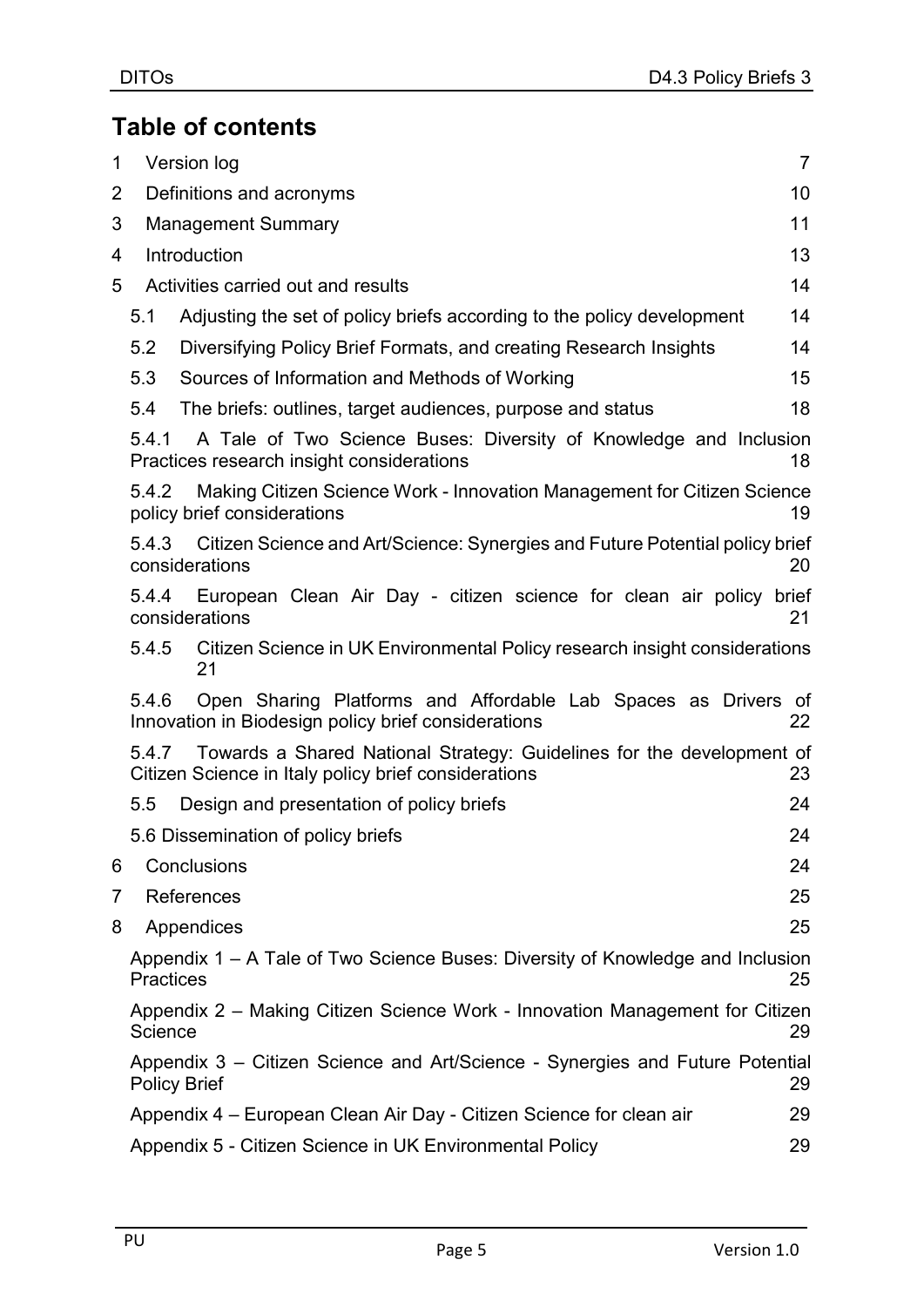Appendix 6 - Open Sharing Platforms and Affordable Lab Spaces as Drivers of **Innovation in Biodesign 29** 

Appendix 7 - Towards a Shared National Strategy: Guidelines for Developing Citizen Science in Italy 34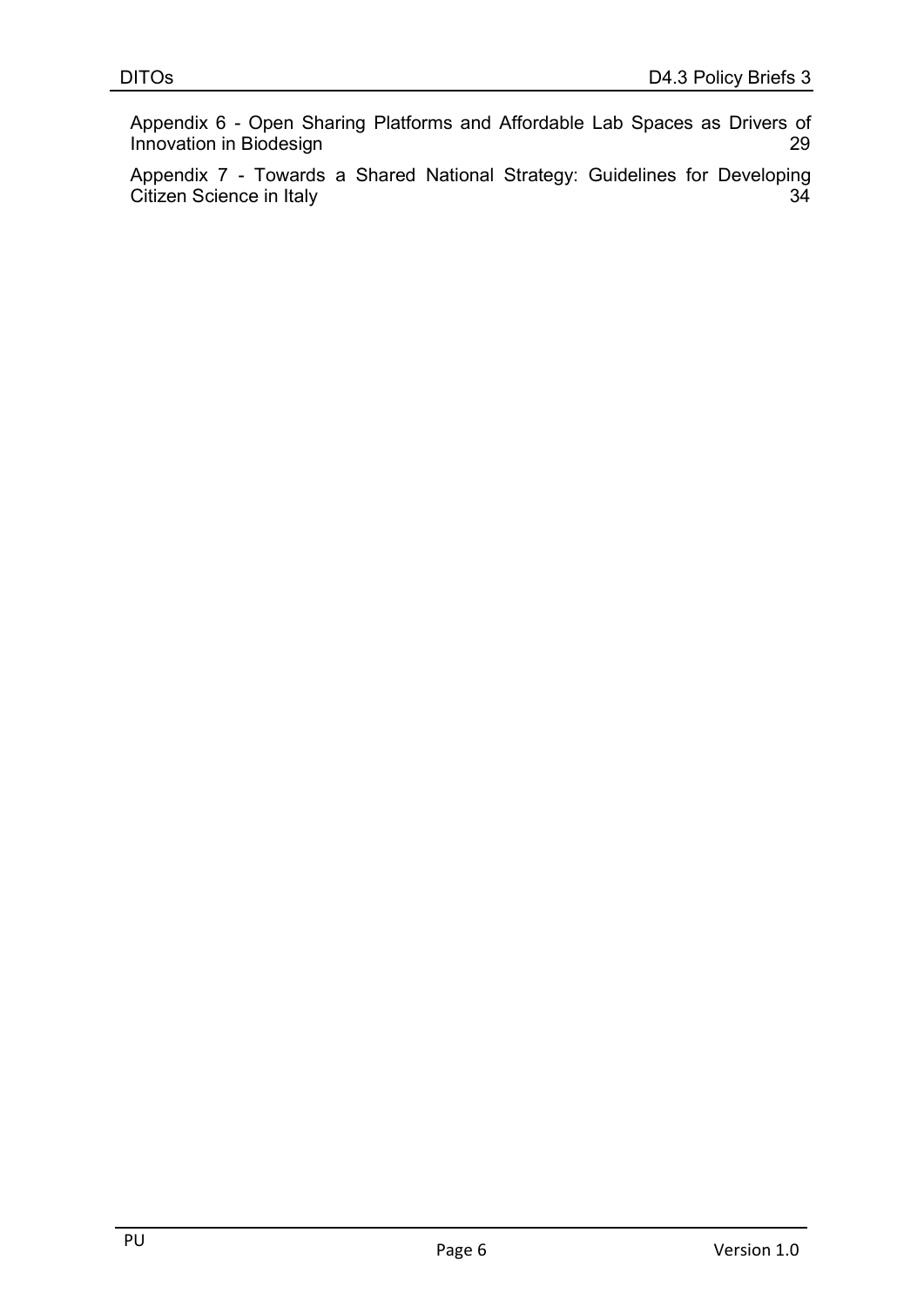## 1 Version log

| <b>Version</b>        | <b>Date</b> | <b>Released by</b>                                                     | <b>Nature of Change</b>                                            |
|-----------------------|-------------|------------------------------------------------------------------------|--------------------------------------------------------------------|
| Brief 1: DRAFT 1      | 10/5/2019   | Christian Nold (UCL)                                                   | <b>First Draft circulated</b>                                      |
| Brief 1: Final        | 15/5/1019   | Christian Nold (UCL)                                                   | <b>Final version</b>                                               |
| Brief 2: DRAFT 1      | 03/12/2018  | Alexandra Albert (UCL)                                                 | Draft Developed<br>with<br><b>ECSA &amp; We Observe</b>            |
| Brief 2: DRAFT 2      | 28/02/2019  | Alexandra Albert (UCL)                                                 | We Observe consortium<br>internal<br>review<br>and<br>review       |
| Brief 2: DRAFT 3      | 05/03/2019  | Alexandra Albert (UCL)                                                 | <b>DITOs</b><br>consortium<br>approval                             |
| <b>Brief 2: FINAL</b> | 03/04/2019  | Alexandra Albert (UCL)                                                 | Formal release. Printed<br>and launched at DITOs<br>final event.   |
| Brief 3: DRAFT 1      | 31/12/2018  | Erich Prem (Eutema)                                                    | from<br>partners,<br>Input<br>Kersnikova<br>especially<br>and ECSA |
| Brief 3: DRAFT 2      | 29/01/2019  | <b>Erich Prem</b>                                                      | Updates from discussion<br>in Vienna                               |
| Brief 3: DRAFT 3      | 14/03/2018  | <b>Erich Prem</b>                                                      | Final text version                                                 |
| Brief 3: DRAFT 4      | 20/03/2019  | <b>Erich Prem</b>                                                      | Final editing changes                                              |
| <b>Brief 3: FINAL</b> | 03/04/2019  | <b>Erich Prem</b>                                                      | Launch at DITOs final<br>event                                     |
| Brief 4: DRAFT 1      | 15/11/2018  | Wyszomirski<br>Pawel<br>(Meritum)                                      | Input from ECSA WG Air<br>Quality                                  |
| Brief 4: DRAFT 2      | 30/11/2018  | <b>Blanco</b><br>Chema<br>Calvo<br>(Medialab),<br>Sven<br>Schade (JRC) | Input from internal and<br>external reviewers                      |
| Brief 4: DRAFT 3      | 11/12/2018  | Pawel Wyszomirski                                                      | Input after presentation<br>on COP24                               |
| <b>Brief 4: FINAL</b> | 03/04/2019  | Pawel Wyszomirski                                                      | Launch at DITOs final<br>event                                     |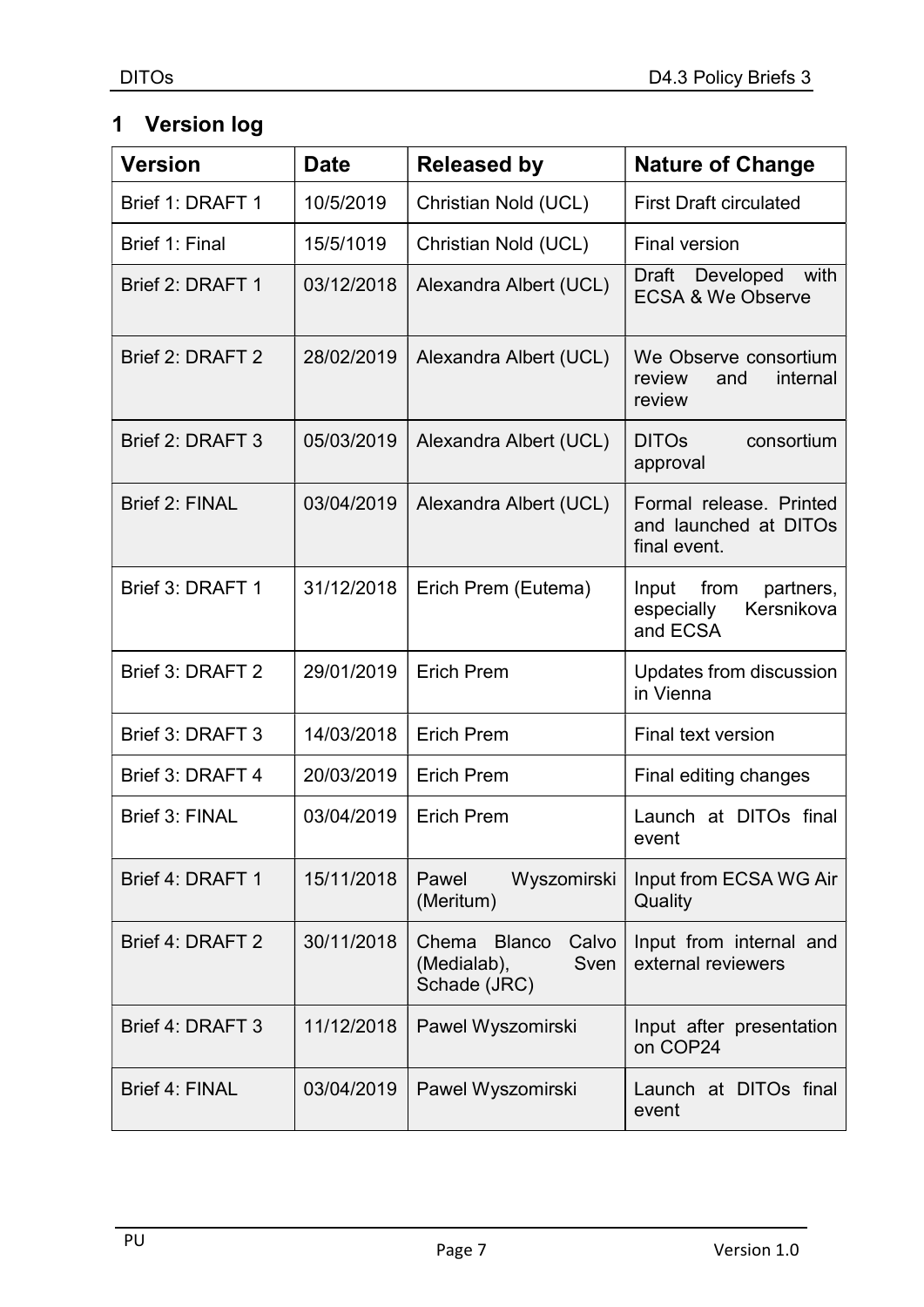| Brief 5: DRAFT 1      | 19/02/2019           | Alexandra Albert (UCL)                                                                                                           | First draft based on UK<br>environmental<br>policy<br>roundtable in May 2018                             |
|-----------------------|----------------------|----------------------------------------------------------------------------------------------------------------------------------|----------------------------------------------------------------------------------------------------------|
| Brief 5: DRAFT 2      | 01/03/2019           | Alexandra Albert (UCL)                                                                                                           | UCL policy unit internal<br>review                                                                       |
| Brief 5: DRAFT 3      | 25/03/2019           | Alexandra Albert (UCL)                                                                                                           | <b>DITOs</b><br>consortium<br>approval                                                                   |
| <b>Brief 5: FINAL</b> | 03/04/2019           | Alexandra Albert (UCL)                                                                                                           | Formal release. Printed<br>and launched at DITOs<br>final event                                          |
| Brief 6: DRAFT 1      | 14/02/2019           | Roland<br>van<br>Dierendonck (WS)                                                                                                | First draft<br>based<br>on<br><b>DIYBio</b><br>Policy<br>update<br>Paper                                 |
| Brief 6: DRAFT 2      | 28/02/2019           | Roland<br>van<br>Dierendonck (WS)                                                                                                | Internal review<br>Waag<br>(Lucas Evers, Tamar ter<br>Steege)                                            |
| Brief 6: DRAFT 3      | 03/05/2019           | Roland<br>van<br>Dierendonck (WS)                                                                                                | Rewriting, with feedback<br><b>Strasser</b><br><b>Bruno</b><br>J.<br>(University of Geneva)              |
| Brief 6: DRAFT 4      | 05/05/2019           | Roland<br>van<br>Dierendonck (WS)                                                                                                | Rewriting with feedback<br>external<br>reviewer<br>by<br>Anneke<br>ter<br>Schure<br>(University of Oslo) |
| <b>Brief 6: FINAL</b> | 07/05/2019           | Roland<br>van<br>Dierendonck (WS)                                                                                                | Rewriting with input from<br>three external reviewers;<br>Final draft compiled                           |
| Brief 7: DRAFT 1      | 5/4/2018             | Gaia Agnello (ECSA) &<br>Andrea<br>Sforzi<br><b>Natural</b><br>(Maremma<br>History<br>Museum<br>&<br><b>ECSA Advisory Board)</b> | Gathering input at first<br>round table in Rome                                                          |
| Brief 7: DRAFT 2      | 15/09/2018           | Gaia Agnello (ECSA)                                                                                                              | Review report from the<br>round table and develop<br>an action plan                                      |
| Brief 7: DRAFT 3      | $01 -$<br>02/02/2019 | Gaia Agnello (ECSA)                                                                                                              | Gathering<br>input<br>at<br>second round table in<br>Rome and suggestion of<br>the outline               |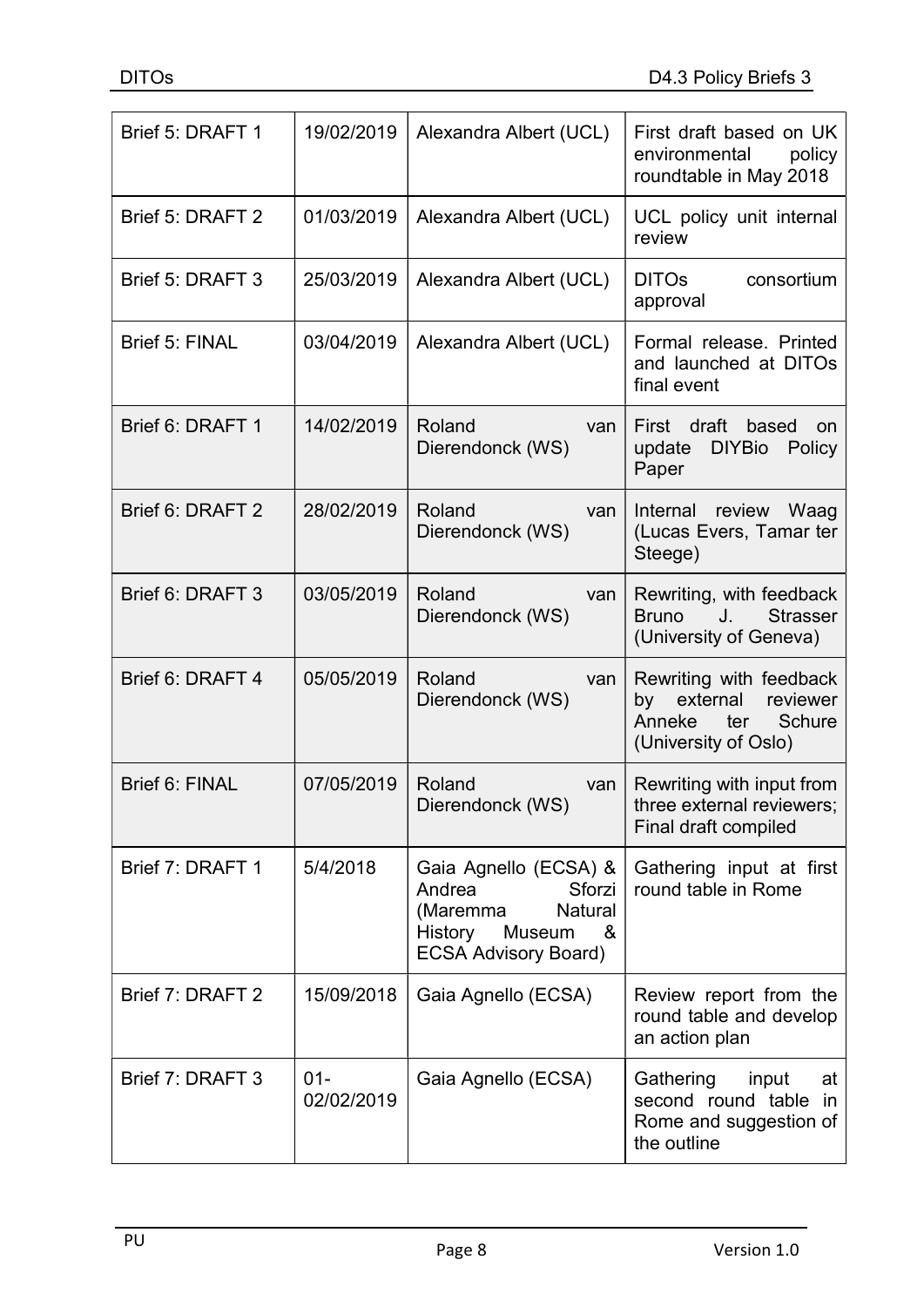| Brief 7: DRAFT 4 | 22/02/2019 | Gaia Agnello (ECSA)     | Final draft compiled           |
|------------------|------------|-------------------------|--------------------------------|
| Brief 7: DRAFT 5 | 28/02/2019 | Gaia Agnello (ECSA)     | <b>External review</b>         |
| Brief 7: DRAFT 6 | 14/03/2019 | <b>DITOs consortium</b> | Internal review                |
| Brief 7: FINAL   | 03/04/2019 | Gaia Agnello (ECSA)     | Launch at DITOs final<br>event |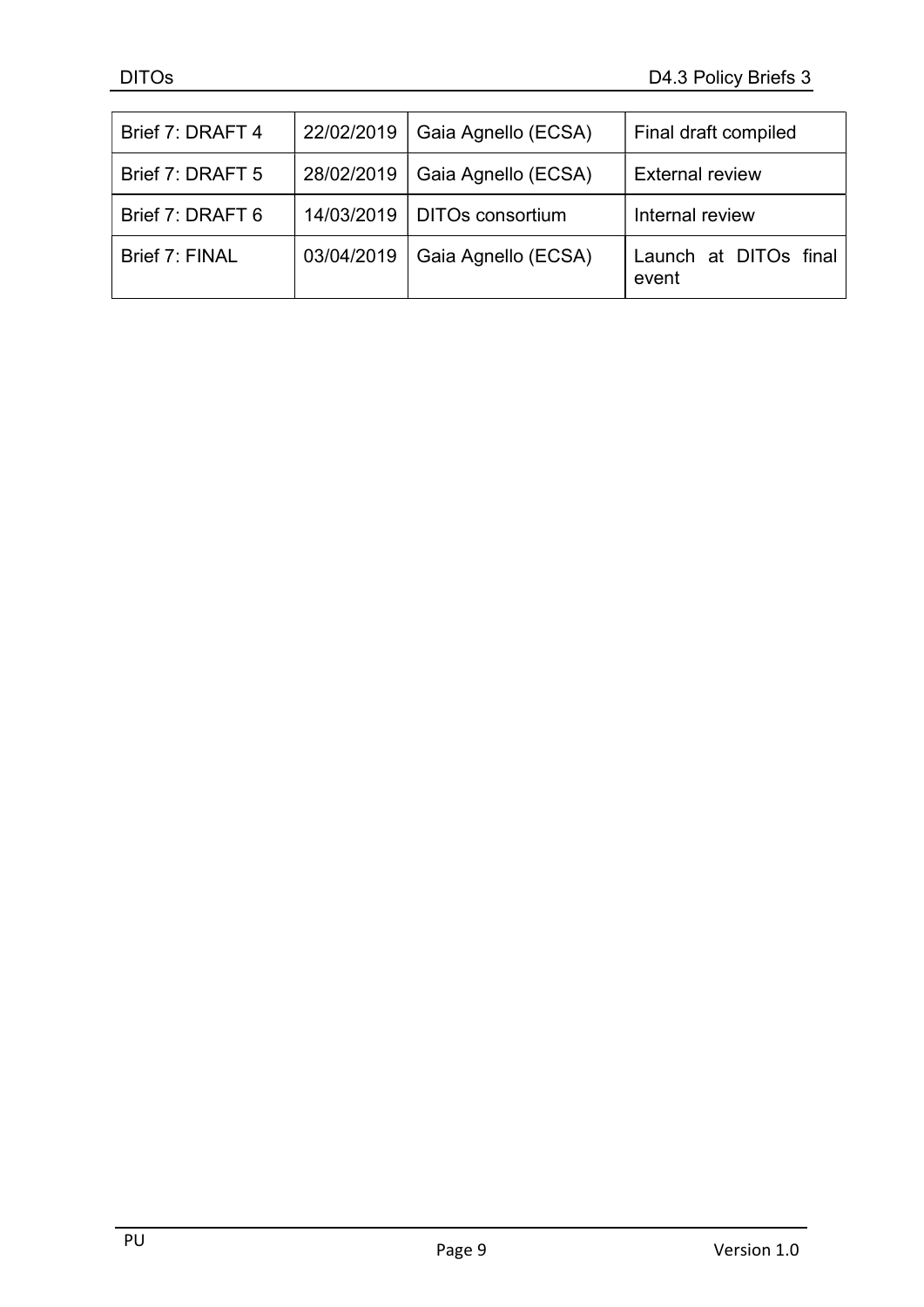## 2 Definitions and acronyms

| <b>Acronyms</b> | <b>Definitions</b>                                                                        |  |  |
|-----------------|-------------------------------------------------------------------------------------------|--|--|
| <b>CSA</b>      | <b>Coordination and Support Action</b>                                                    |  |  |
| <b>DITOs</b>    | Doing It Together science                                                                 |  |  |
| <b>DIY</b>      | Do It Yourself                                                                            |  |  |
| <b>DIYBio</b>   | Do It Yourself Biotechnology                                                              |  |  |
| <b>DoA</b>      | Description of the Action                                                                 |  |  |
| <b>ECSA</b>     | European Citizen Science Association / Verein<br>der<br>Europäischen Bürgerwissenschaften |  |  |
| Eutema          | <b>EUTEMA GMBH</b>                                                                        |  |  |
| <b>EWI</b>      | Earth Watch International                                                                 |  |  |
| GA              | <b>Grant Agreement</b>                                                                    |  |  |
| <b>GRIN</b>     | GRIN: How to let people be themselves                                                     |  |  |
| <b>ICM</b>      | Institut de Ciències del Mar                                                              |  |  |
| H2020           | Horizon 2020 Programme                                                                    |  |  |
| KI              | Kersnikova Institute                                                                      |  |  |
| M               | Month                                                                                     |  |  |
| Meritum         | Centrum Szkolen I Rozwoju Osobistego Meritum                                              |  |  |
| <b>NERC</b>     | <b>UK Natural and Environment Council</b>                                                 |  |  |
| <b>PEBR</b>     | <b>Public Engagement with Biological Recording</b>                                        |  |  |
| <b>RBINS</b>    | Institut Royal des Sciences Naturelles de Belgique                                        |  |  |
| R <sub>l</sub>  | Research Insight                                                                          |  |  |
| <b>RRI</b>      | Responsible Research and Innovation                                                       |  |  |
| <b>SCIS</b>     | <b>Sci Starter</b>                                                                        |  |  |
| <b>SDGs</b>     | <b>Sustainable Development Goals</b>                                                      |  |  |
| <b>SEI</b>      | <b>Stockholm Environment Institute</b>                                                    |  |  |
| <b>SMEs</b>     | <b>Small Medium Enterprises</b>                                                           |  |  |
| <b>Tekiu</b>    | <b>Tekiu Limited</b>                                                                      |  |  |
| <b>TK</b>       | <b>Tekiu Limited</b>                                                                      |  |  |
| <b>UCL</b>      | <b>University College London</b>                                                          |  |  |
| <b>UNIGE</b>    | Université de Genève                                                                      |  |  |
| <b>UPD</b>      | Université Paris Descartes                                                                |  |  |
| <b>WG</b>       | <b>Working Group</b>                                                                      |  |  |
| <b>WP</b>       | <b>Work Package</b>                                                                       |  |  |
| <b>WS</b>       | <b>Waag Society</b>                                                                       |  |  |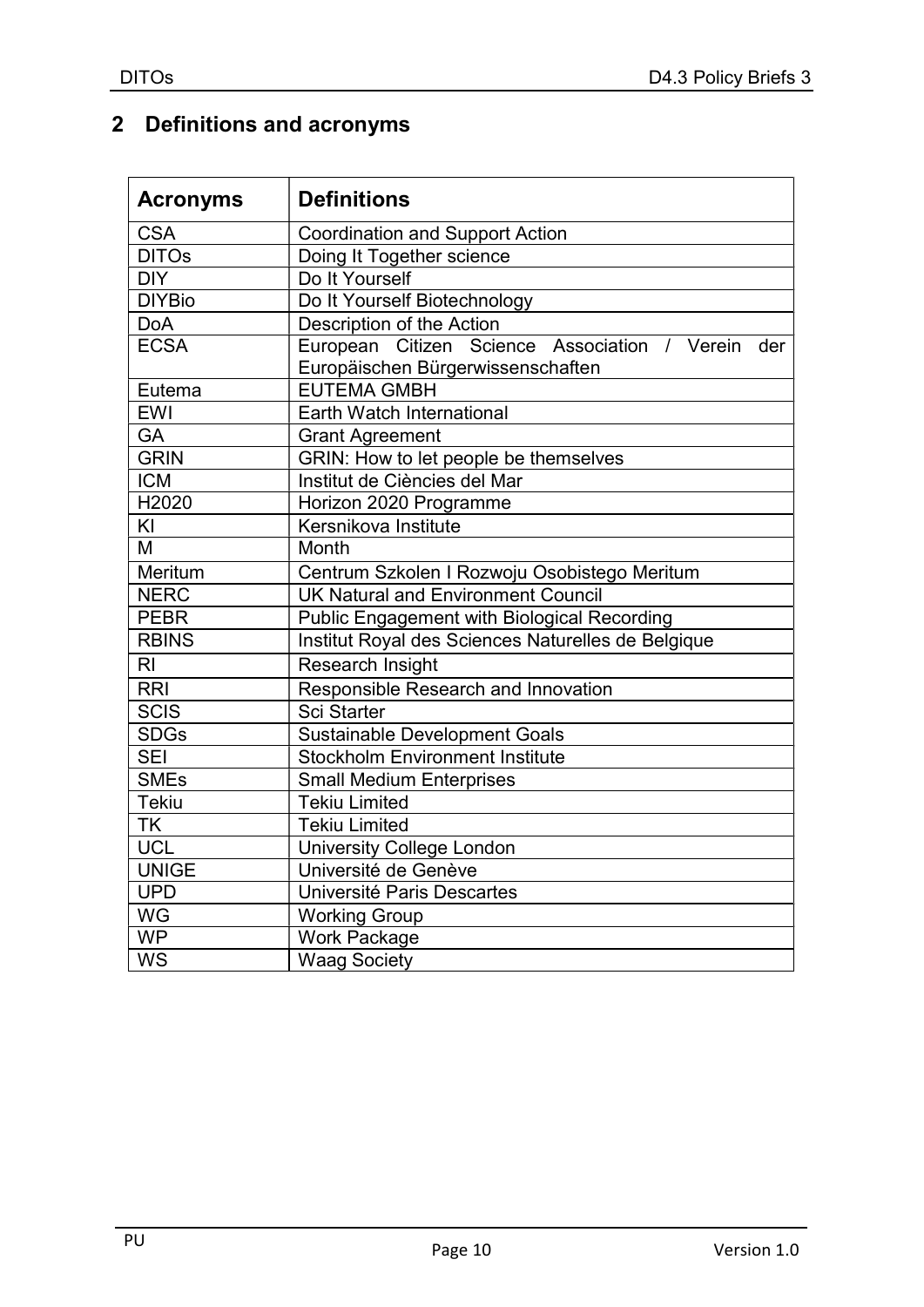## 3 Management Summary

Deliverable 4.3 consists of seven policy briefs. Brief 1 is based on the WP5 evaluation of the science buses and uses ethnographic observations of workshops. Brief 2 draws on iterative cycles of gathering information and checking understanding with project coordinators. Brief 3 was developed in close collaboration with DITOs partners and with input from artists active in the art/science field. Brief 4 has been developed in collaboration with the ECSA working group on Air quality. Brief 5 is based on findings from the round table in London in May 2018 which engaged national and international stakeholders working across environmental policy and citizen science. Brief 7 has been developed in collaboration with the Italian citizen science network, an informal group of citizen science practitioners, scientists, and decision- and policy-makers who have engaged with the lead authors during two DITOs round tables in April 2018 and February 2019. More details about each of the 7 briefs are:

#### Brief 1 - A Tale of Two Science Buses: Diversity of Knowledge and Inclusion **Practices**

This research insight is an analysis of the two DITOs science buses by the Waag and the RBINS. It suggests that science communication and citizen science involve diverse framings of scientific knowledge which influence potential inclusion practices.

#### Brief 2 - Making Citizen Science Work - Innovation Management for Citizen **Science**

This policy brief, produced in collaboration with the We Observe consortium, draws on a preliminary study that identified the main operational archetypes of citizen science and DIYBio science projects. The clustering of specific operational models of citizen science, as presented in the brief, is an indication that commonalities can be found, and that the landscape of citizen science can be understood from a social innovation perspective, and therefore supported by innovation management techniques.

#### Brief 3 - Citizen Science and Art/science - Synergies and Future Potential

This brief takes inspiration from Brief 3 "Citizen science and open science. Synergies and future areas of work" and recent developments in Europe to foster the involvement of artists in scientific practices. Artistic projects can have strong synergies with the objectives of citizen science and citizen outreach activities. However, we have barely scratched the surface of the interaction between citizen science and art/science practice and the brief recommends actions for improving the synergies between the two fields.

#### Brief 4 - European Clean Air day - Citizen Science for Clean Air

This policy brief presents a framework for organizing a yearly European Clean Air Day, starting from 20th June 2019, with the objective of scaling up European awareness of air quality issues, and ways in which air quality can be improved. The brief presents a range of financing options and tools for air quality monitoring for grassroots organisations.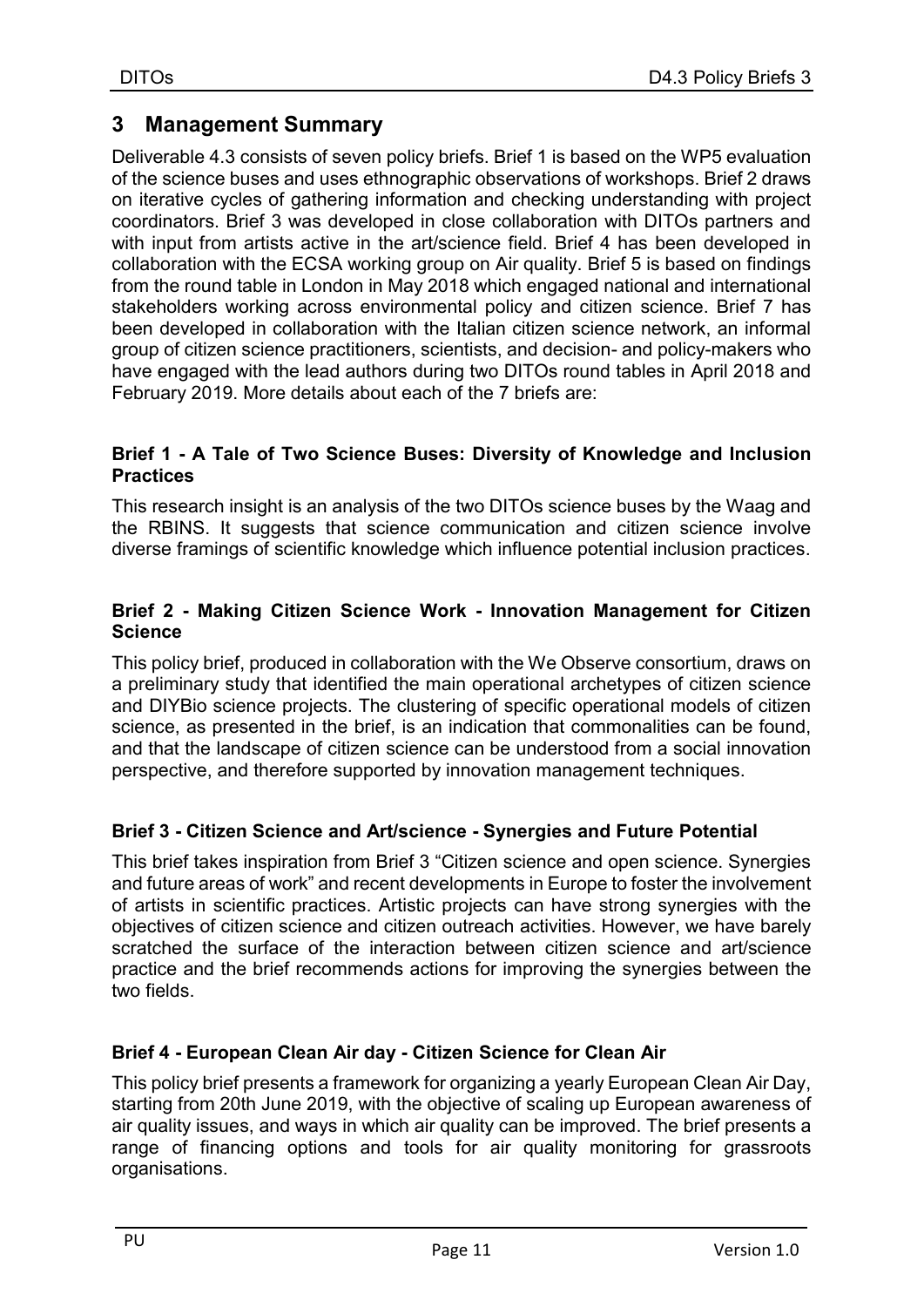### Brief 5 - Citizen Science in UK Environmental Policy

This research insight draws on discussions from a policy roundtable in May 2018 on the current state and future directions of citizen science in UK environmental policy. The findings suggest that citizen science needs to have proper infrastructure and resources to play a role in policy; and the integration of citizen science and policymaking should be seen as an iterative process.

#### Brief 6 - Open Sharing Platforms and Affordable Lab Spaces as Drivers of Innovation in Biodesign

This brief focuses on the influence of the DIYBio movement on innovation in Biodesign. Specifically, it focuses on the sharing of knowledge and expertise through courses and open sharing platforms, and the facilitation of prototyping in affordable lab spaces. This leads to a series of recommendations on how to support these material and immaterial resources, as well as individuals within DIYBio and Biodesign communities.

#### Brief 7 - Towards a Shared National Strategy: Guidelines for the Development of Citizen Science in Italy

This policy brief summarises the main actions needed to promote the development of citizen science in Italy and aims to provide guidelines and recommendations for a structural recognition, both through its adoption in existing legislative and planning instruments, and through specific strategies.

The policy briefs presented here have been adjusted in order to reflect policy dynamics and external demands. This third and final series of briefs within the DITOs project consists of five policy briefs and two research insights, which cover the themes of biodesign, environmental sustainability, aspects of Responsible Research and Innovation (RRI), quality evaluation and the involvement of SMEs and industry. The policy briefs have been developed using a community-oriented approach for selecting the topics and writing the content, as conducted for the first two series of briefs in D4.1 and D4.2.

Most of the briefs have been reviewed, formatted and printed before the submission to the EC in order for them to be available at the DITOs final event "Pan-European Policy Round table on citizen science and DIY science" on 3rd April 2019 at the RBINS, Brussels. This deliverable concludes the successful completion of WP4 facilitating policy engagement for RRI.

DITOs 'Policy Briefs 3' is Deliverable 4.3 (D4.3) from the coordination and support action (CSA) Doing It Together science (DITOs), grant agreement 709443.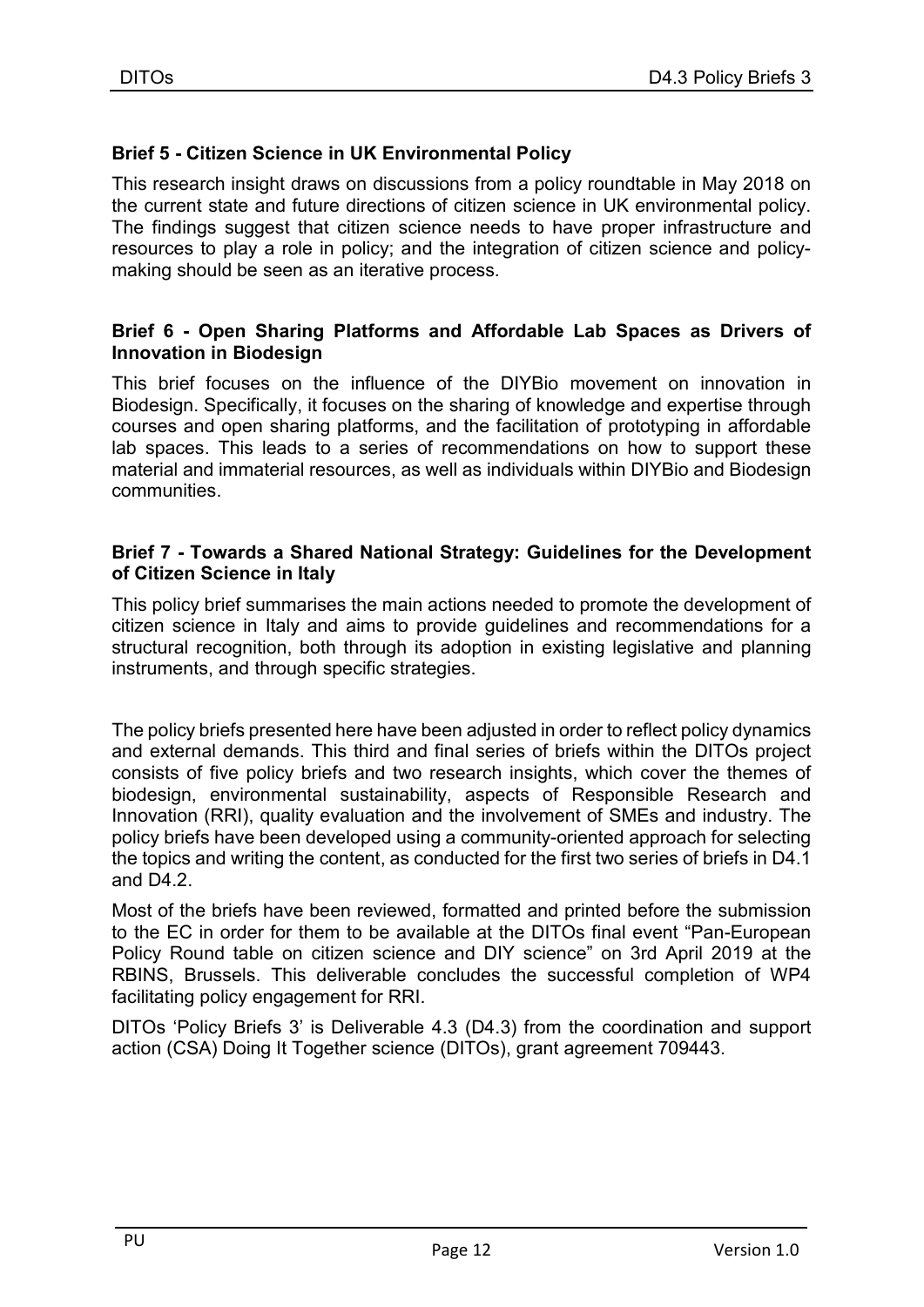## 4 Introduction

DITOs' Work Package 4 (WP4) concerns policy engagement for RRI within DITOs' two defined themes, namely biodesign and environmental sustainability. From the consortium Grant Agreement (GA), the objectives of WP4 are:

To develop clear guidelines, mechanisms and institutions to extend the development of policy engagement in citizen science and DIY science across Europe, fostering Responsible Research and Innovation (RRI), linking the pan-European citizen science and DIY science community to decision-makers at various levels and supporting innovation by:

- Elaborating, sharing and providing policy support on good practices of RRI activities with a focus on DITOs;
- Mainstreaming gender equality, ethics and quality evaluation as RRI standards for DITOs activities in Europe;
- Channelling societal inputs regarding RRI policies to policy makers at different levels, especially in the fields of Biodesign and Environmental Sustainability.

WP4 was designed to strengthen the two-way link between the DITOs network and policy-makers to promote sustainable and resilient RRI governance. It fostered a learning process among DITOs practitioners, elaborated and mainstreamed RRI standards, and engaged policy and decision-makers at local, regional, national, EU and international levels.

Activities in WP4 included structured knowledge creation and exchange, the development of guidelines (policy briefs), mechanisms for engagement (stakeholder roundtables and pan-European policy forum) and sustainable institutions (namely the European Citizen Science Association - ECSA) for policy engagement. ECSA led WP4 which ran from Month 1 to Month 36 of the project. During this time, three series of policy briefs were produced (M12, M24 and M36).

This deliverable covers the production of the third set of briefs (M36), namely:

- A Tale of Two Science Buses: Diversity of Knowledge and Inclusion Practices
- Making Citizen Science Work Innovation Management for Citizen Science
- Citizen Science and art/science synergies and future potential
- European Clean Air day Citizen Science for Clean Air
- Citizen Science in UK Environmental Policy
- Open Sharing Platforms and Affordable Lab Spaces as Drivers of Innovation in Biodesign
- Towards a Shared National Strategy: Guidelines for the Development of Citizen Science in Italy

This deliverable outlines the process followed to produce the briefs and the sources of information as well as the content of the briefs themselves.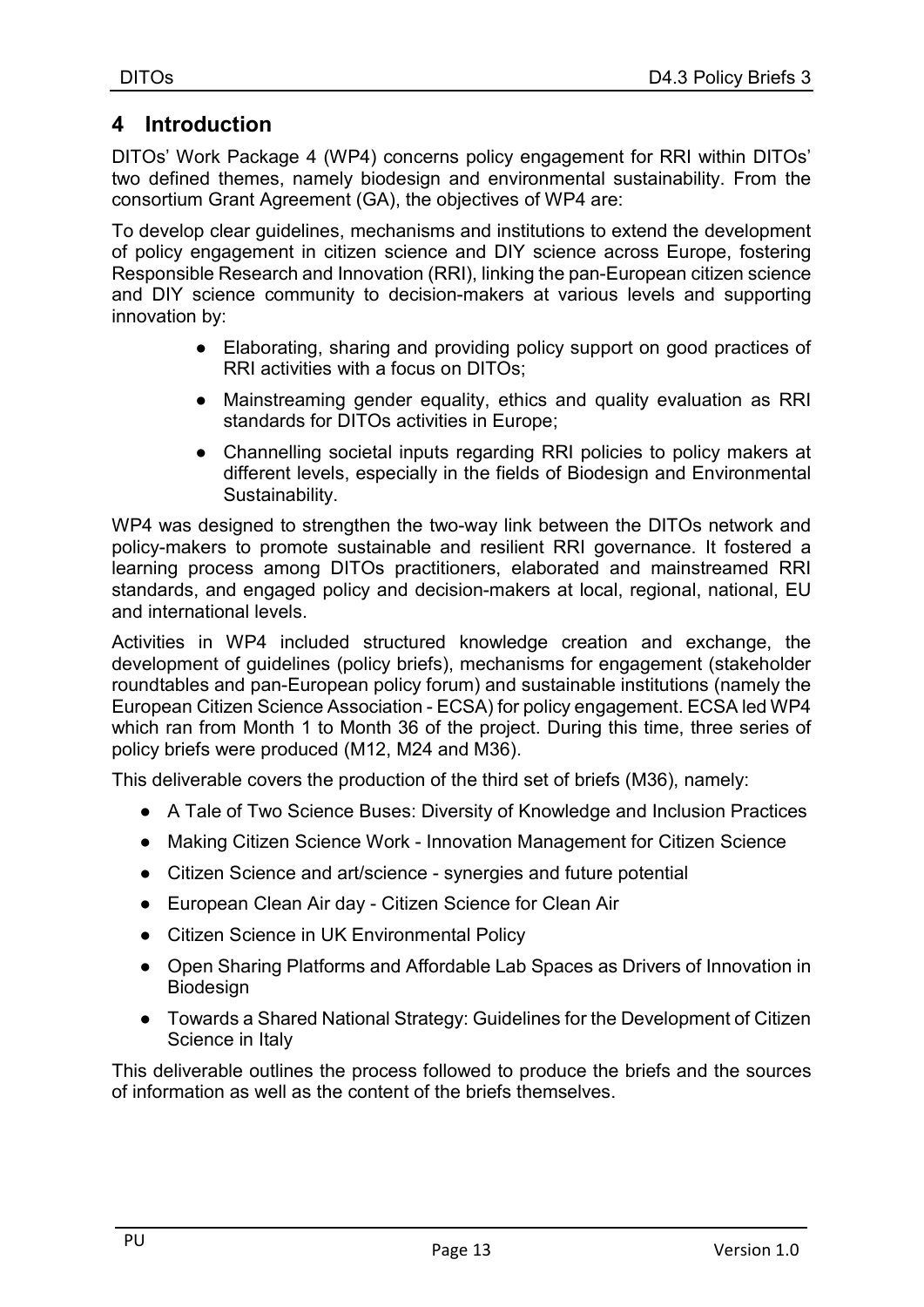## 5 Activities carried out and results

## 5.1 Adjusting the set of policy briefs according to the policy development

In the Description of the Action (DoA), the original plan for policy briefs in D4.3 was to deliver a total of 6 policy briefs covering the themes: 1) cross-border research and cooperation for environmental sustainability; 2) biodesign, 3) RRI for DITOs activities; 4) ethics and quality evaluation; 5) open access, data, science; and 6) Involvement of SMEs and industry. However, consortium partners decided to develop a set of seven briefs, some of which cover multiple themes as they are not necessarily mutually exclusive. There is one more brief than was promised in the project DoA. Therefore, the number of briefs included in D4.3 was changed with respect to what was planned in the DoA. This decision was taken in response to emerging interests among the policy and citizen science practitioner communities. For example, the enthusiasm and interest received for the Science Bus, a very successful DITOs activity run by the WS, led the consortium to develop a brief on this particular activity as a standalone research insight fitting in the broader theme of Quality Evaluation. This decision was taken in response to an interest shown by stakeholders, and recommendations received during the mid-term project review. Another example is provided by policy brief 4. The idea for the European Clean Air day was presented during the United Nations Framework on Climate Change, 24th Conference of the Parties in Katowice, Poland (COP24) and provided a great opportunity for developing an associated DITOs policy brief. As this initiative will take place on 20th june 2019, policy brief 4, covering the theme of environmental sustainability, contributes to promoting the initiative to municipalities and other stakeholders across Europe and provides a framework for organising the event.

Policy brief 7 was developed in response to the growing interest for citizen science in Italy. Recently, citizen science has received increasing attention in Italy, particularly following the First Italian Citizen Science conference held in November 2017 in Rome and organised by the National Academy of Sciences. The motivation of the Italian citizen science community to further promote citizen science to the public and policy makers, has provided ECSA with the opportunity to collaborate with national stakeholders and to establish a participatory process to come up with a set of guidelines to devise a national strategy. Upon the recommendation of key national stakeholders, the guidelines have been published as a DITOs policy brief, in order to reach Ministries and other public authorities in an effective way, as well as through citizen science champions, such as the National Academy of Science. The case of this policy brief shows the impact of DITOs in providing valuable support at the local level, in countries where no DITOs partners were based. The development process allowed us to engage stakeholders, expand the network and strengthen emerging initiatives, ultimately, responding to external demand, current policy development and opportunities for advocating for citizen science effectively.

## 5.2 Diversifying Policy Brief format, and creating Research Insights

In D4.3 we have included both formats developed during the project, namely policy briefs and research insights. The policy brief format provides a general introduction to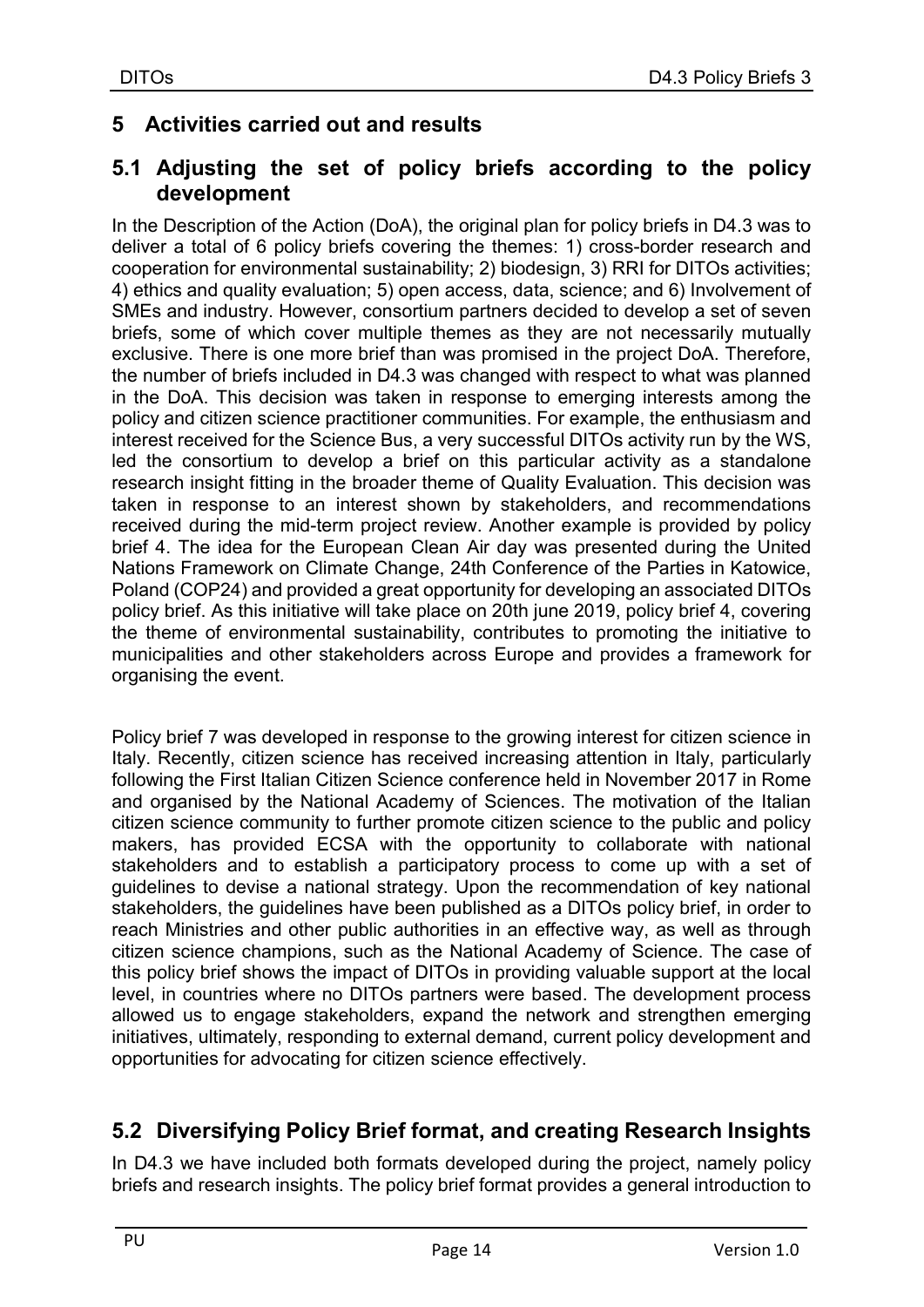activities and topics related to citizen science research and policies. The research insight format presents results from the citizen science activities that have been conducted within DITOs. For example, the brief "A Tale of Two Science Buses: Diversity of Knowledge and Inclusion Practices" has been developed from the WP5 ethnographic evaluation of the DITOs Science Bus participatory exhibition.

## 5.3 Sources of information and methods of working

The information presented in all policy briefs draws on the initial fact-finding and review exercise (WP4T1), which included materials from other EU reference projects, such as CAPS, PLACES, Citizens Observatories, Everyaware, Geo-Wiki, RRI Toolkit, Socientize, Synenergene, as well as other projects and institutions, such as the Joint Research Center and the Hackteria network. In addition, scientific and popular science literature has been consulted as well as grey literature by practitioners from the respective fields.

The main motivation for creating policy briefs in DITOs was to make more information available on citizen science and DIY science, and to communicate the innovation potential of these practices to decision makers. In order to do so, it was essential to engage with networks of practitioners to gather case studies and inputs reflecting the views of experts in the subject matter. As a matter of fact, the development of briefs has provided opportunities for collaboration, engagement and network expansion, contributing towards the achievement of milestone 4 (engagement and networking). For example, brief 2 on innovation management in citizen science was jointly developed with the We Observe consortium, fostering and open and collaborative dialogue on the topic. A community-oriented approach was adopted for determining the specific topics of each brief (in the framework of the broader topics stipulated by DITOs) and elaborating the content. To facilitate such a community-oriented approach, knowledge and experience from practitioners, within the DITOs consortium and beyond, has been collected through various processes described below for each policy brief.

The research insight "A Tale of Two Science Buses: Diversity of Knowledge and Inclusion Practices" is based on ethnographic observations of participatory workshops. In addition, it uses formal and informal interviews with participants and science bus facilitators. The analysis was extracted from notes and transcripts via thematic clustering.

The policy brief "Making Citizen Science Work - Innovation Management for Citizen Science" is based on a preliminary study of the innovation landscape of citizen science. The study focussed on two critical elements - the organisational structure within which citizen science projects happen, and the form of funding that is used to finance these projects. Firstly, desk research was undertaken to accumulate general information on citizen science and DIY science projects. Then those responsible for the projects were contacted to check that the information on such projects was complete and accurate. The activities carried out thus formed an iterative cycle of gathering information, checking understanding with project coordinators, asking for further recommendations of projects and adding to the project summaries.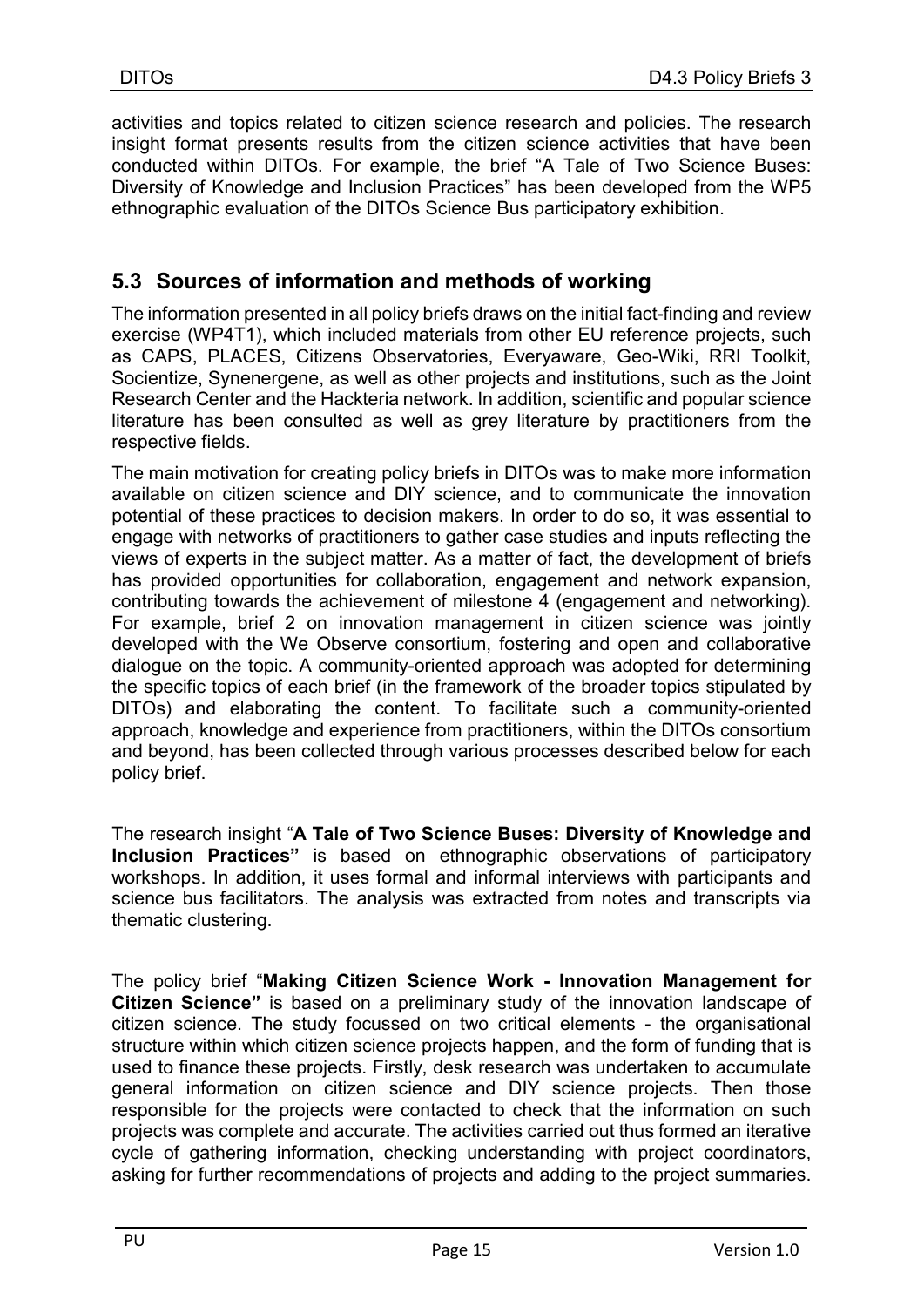This process was completed once insights began to repeat themselves. In total, 35 different types of citizen science and DIY science projects were reviewed. Five broad 'archetypes' of operational models in citizen science were identified, whilst seeking to retain acknowledgement of the unique nature of the formation and aims of each project. The projects were analysed and qualitatively mapped onto an axis of geographical scale and length of time (temporality) of a project. The funding scale of the projects was also mapped to observe clustering.

The first policy brief on open science (policy brief #3) inspired the policy brief "Citizen Science and Art/science - Synergies and Future Potential". It is both based on experiences with DITOs events - in particular from partner Kersnikova - and outside DITOs events, such as eutema's involvement in the EU project FEAT ('Future emerging art and technology'). The brief establishes the connection between the recent trend of artistic interaction with scientific work and explores the synergies with citizen science. Among other aspects, the public visibility of works of art, their physical presence and durability lend themselves nicely to reaching broad audiences. The brief was developed in close cooperation with DITOs partners and with input from artists active in the art/science field.

The third follow up version of the policy brief on environmental sustainability focused on the "European Clean Air day - Citizen Science for Clean Air". The brief was inspired by the discovery trip held in September 2017 which brought a delegation of Polish guests to visit London and exchange knowledge on how to improve air quality. Meritum promoted citizen science as an opportunity to initiate grassroot actions in the Polish area. The idea of establishing the European Clean Air Day was developed during a workshop organized at the Lorentz Center in Leiden in January 2018. The primary focus of this initiative was to engage citizens in conducting research and raise awareness on air pollution across Europe. In June 2018 a new ECSA Working Group was established on the theme of Air Quality. Meritum joined the group as a member and proposed a collaboration for the development of this policy brief which could be used as a tool to promote the European Clean Air Day.

An additional research insight on "Citizen Science in UK Environmental Policy" was developed following the organisation of a policy roundtable in London in early May 2018. The aim of the roundtable was to discuss the current state and future directions of citizen science in UK environmental policy. It was organised with support from UCL Public Policy Unit and the UK Natural and Environment Council (NERC) funded OPENER project. The roundtable engaged with national and international stakeholders working across environmental policy and citizen science. It aimed for broad coverage, extending beyond the 'usual suspects' such as those already involved in the field of citizen science and that are familiar with it. The aim was to follow a recruitment strategy that would provide representatives from different organisations at different scales of operation (local, national, international) with diverse insights into environmental policy and citizen science. The event was coordinated in collaboration with DITOs project partner Tekiu Ltd.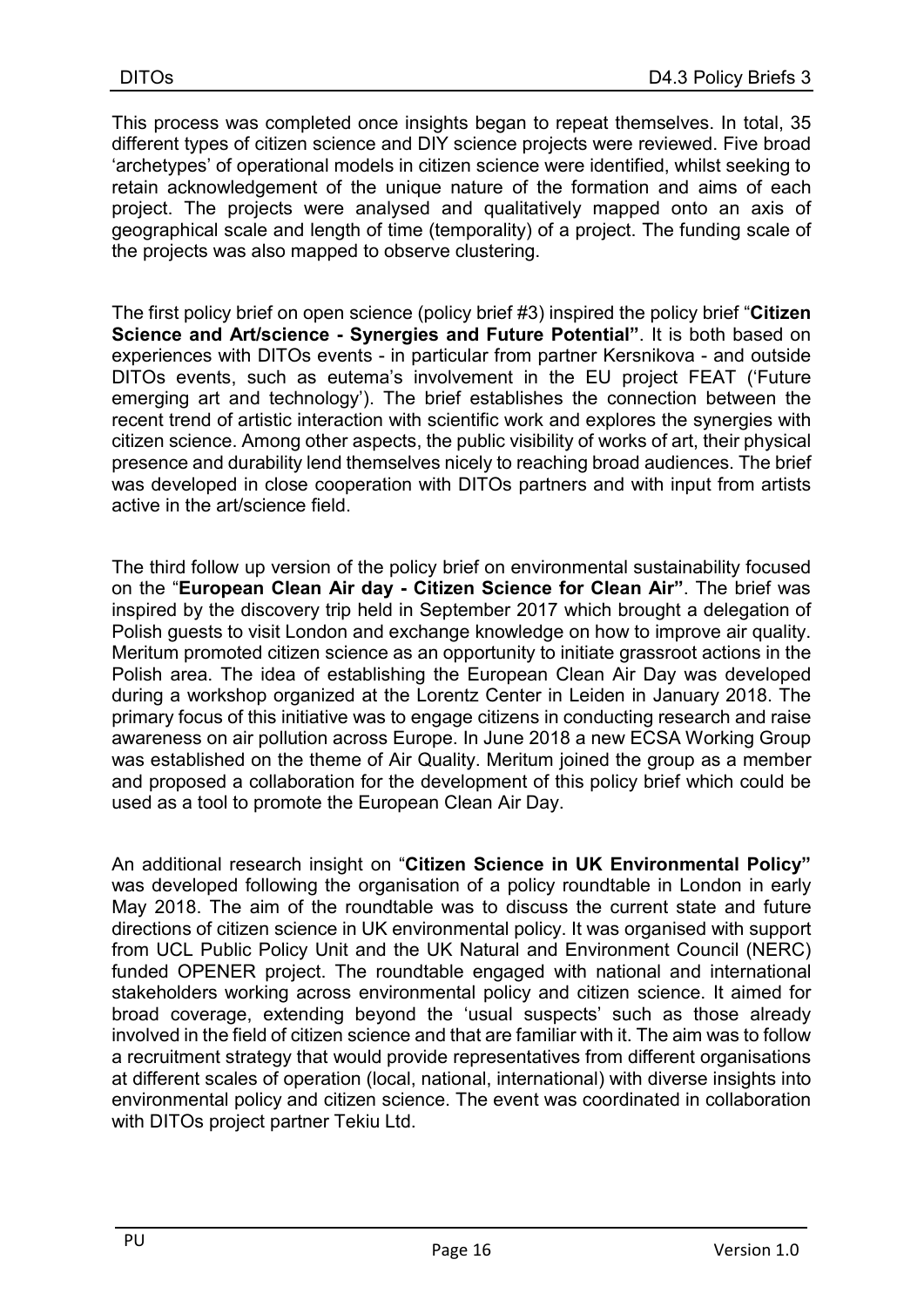The aim of the roundtable was to explain the current state of policy support to environmental citizen science and produce a set of recommendations for better integration of citizen science in the field of environmental science. The tool selected to allow participants to share their insights and views is Rich Picture. Rich Picture (Checkland, 1984) is a Soft Systems Methodology (SSM) used for mapping out and problem-solving complex and ill-defined issues in which there is no obvious linkage between different actors. SSM is based on systems concepts - the idea that a problem can be tackled by taking a broad view that tries to understand the different parts of the system and the interactions among them. SSM is a set of guidelines to perform the analysis, while allowing for considerable scope for personal interpretation (Checkland, 1984; Checkland 1999; Checkland and Scholes, 1990). The mostly widely used tool that characterises SSM is the Rich Picture - a diagrammatic representation of the problem. It represents what the human system is "about" and can be considered as a mental map (Avison and Fitzgerald, 1995).

To construct the inherently multi-perspective representation of a given situation that Rich Pictures require, participants were allocated into small groups (5-6 people) containing a variety of different individuals/organisations (NGOs, academics, citizen science project officers, policymakers and regulators). Four different categories were pre-selected, from which the groups were invited to construct the Rich Picture. Two of these categories related to ecosystems (Environmental Policy Landscape, Science and Innovation), while the other two were framed by issues (Data, Public Engagement and Behavioural Change). For all four themes, the groups were encouraged to consider the main actors shaping the perspectives and the relationships between them, including the dynamics of influence and sources of conflict. The morning session was dedicated to the current state of the use of environmental monitoring citizen science projects in policy, and the afternoon session focused on visions for the coming decade. The findings from these discussions were analysed and synthesised into the research insight entitled Citizen Science in UK Environmental Policy.

The policy brief on "Open Sharing Platforms and Affordable Lab Spaces as Drivers of Innovation in Biodesign" started as an update on the 2017 policy brief 'Do It Yourself Biotechnology' (DIYBio) for open, inclusive, and responsible Biotechnology<sup>1</sup> which assessed the potential and challenges of DIYBio for the progress of the European Open Science and RRI agendas, by highlighting four dimensions of DIYBio: artscience, ethics, innovation and education. Because those last two dimensions, innovation and education, were only briefly mentioned, we chose to focus on them in this policy paper, specifically by looking at the role of academies and laboratory spaces for innovation in Biodesign. Content was partly derived from interactions with BioHack Academy staff and participants, and earlier informal talks in other contexts, with Helene Steiner and Thomas Meany from OpenCell and others. After initial feedback by Lucas Evers (WS), Tamar ter Steege (WS) and Bruno Strasser (University of Geneve), it was put to external reviewers that are active in the Biodesign and DIYBio field. Anneke ter Schure (University of Oslo) helped as an external editor to re-order and concretize the text. External reviewers were Raphael Kim<sup>2</sup>, a biohacker and designer currently affiliated with the Queen Mary University of London as a PhD,

<sup>&</sup>lt;sup>1</sup> DITOS consortium. (2017), 'Do It Yourself Biotechnology' (DIYBio) for open, inclusive, responsible biotechnology. DITOS policy brief 2

<sup>2</sup> https://biohackanddesign.com/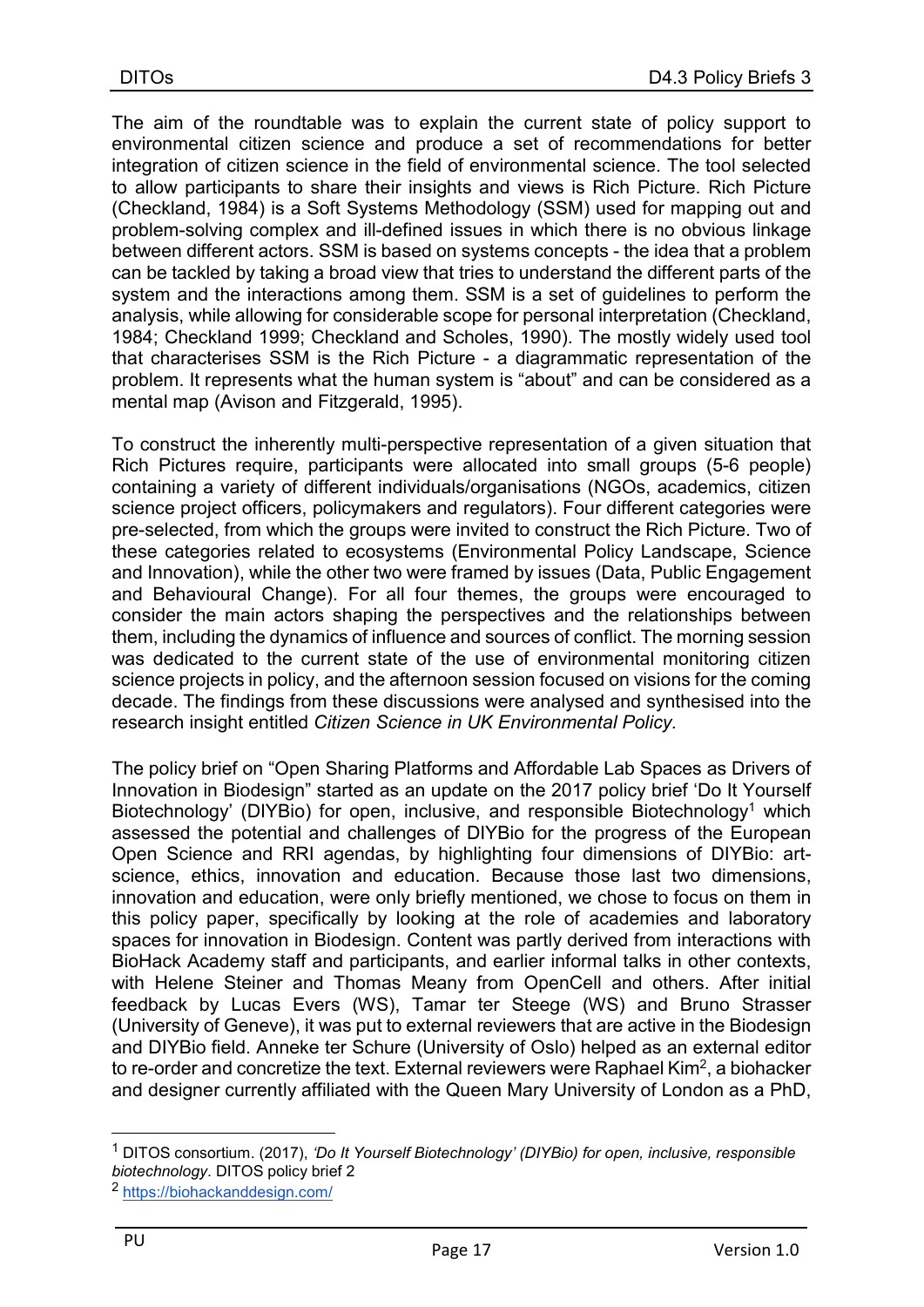Chan'nel Vestergaard, a multitalent that provides educational programmes in S.T.E.A.M. subjects with Littlepinkmaker and organizes the creative open science space Co-lab in Copenhagen, and Fara Peluso, a Berlin based artist designer connecting human beings with nature, living organisms and biological materials. Apart from comments on the running text, reviewers were asked specifically for their recommendations, which were then grouped and synthesized to become the final set of recommendations in the policy brief.

The policy brief "Towards a Shared National Strategy: Guidelines for the Development of Citizen Science in Italy" is the output of a participatory process coordinated by ECSA and the Maremma Natural History Museum within the framework of DITOs and under the auspices of the National Academy of Sciences. Following the First Italian Citizen Science conference held in November 2017, DITOs has enabled the organisation of two round tables with the goal of identifying guidelines for the development of a national strategy for citizen science and strengthening the national network of practitioners. The process involved over 50 experts from universities, research institutes, scientific museums, associations and Italian public bodies with various levels of experience in the field of citizen science.

During the first roundtable "Towards a shared national strategy for Citizen science in Italy" held in April 2018 in Grosseto and Rome, which was timed to coincide with a Discovery Trip, macro-topics of what is needed in terms of actions and instruments for developing citizen science in Italy were identified and analysed through thematic focus groups<sup>3</sup>. Results were reviewed by participants of the two-day round table and subsequently published in a complete report filed in the UCL repository<sup>4</sup>. The report served as a reference document to develop a preliminary draft of the guidelines which were presented at the second roundtable organised in February 2019 in Rome<sup>5</sup>.

This event allowed the facilitators to collect comments and integrations and work on a final document. It was proposed that this be published in the form of a DITOs policy brief. The entire process was conducted in Italian to be inclusive and allow everyone to contribute; for this reason the report of the first roundtable and the original version of the policy brief was produced in Italian. The policy brief was subsequently translated in English by a professional translator.

## 5.4 The briefs: outlines, target audiences, purpose and status

### 5.4.1 A Tale of Two Science Buses: Diversity of Knowledge and Inclusion Practices research insight considerations

#### Outline:

- 1. Executive Summary
- 2. Science Bus Context
- 3. Comparing the two DITOs buses
- 4. XperiLAB

<sup>3</sup> https://ecsa.citizen-science.net/events/ecsa-events/italian-round-table-citizen-science

<sup>4</sup> http://discovery.ucl.ac.uk/10070105/

<sup>5</sup> https://ecsa.citizen-science.net/events/ecsa-events/secondo-incontro-nazionale-verso-una-strategiacondivisa-la-cs-italia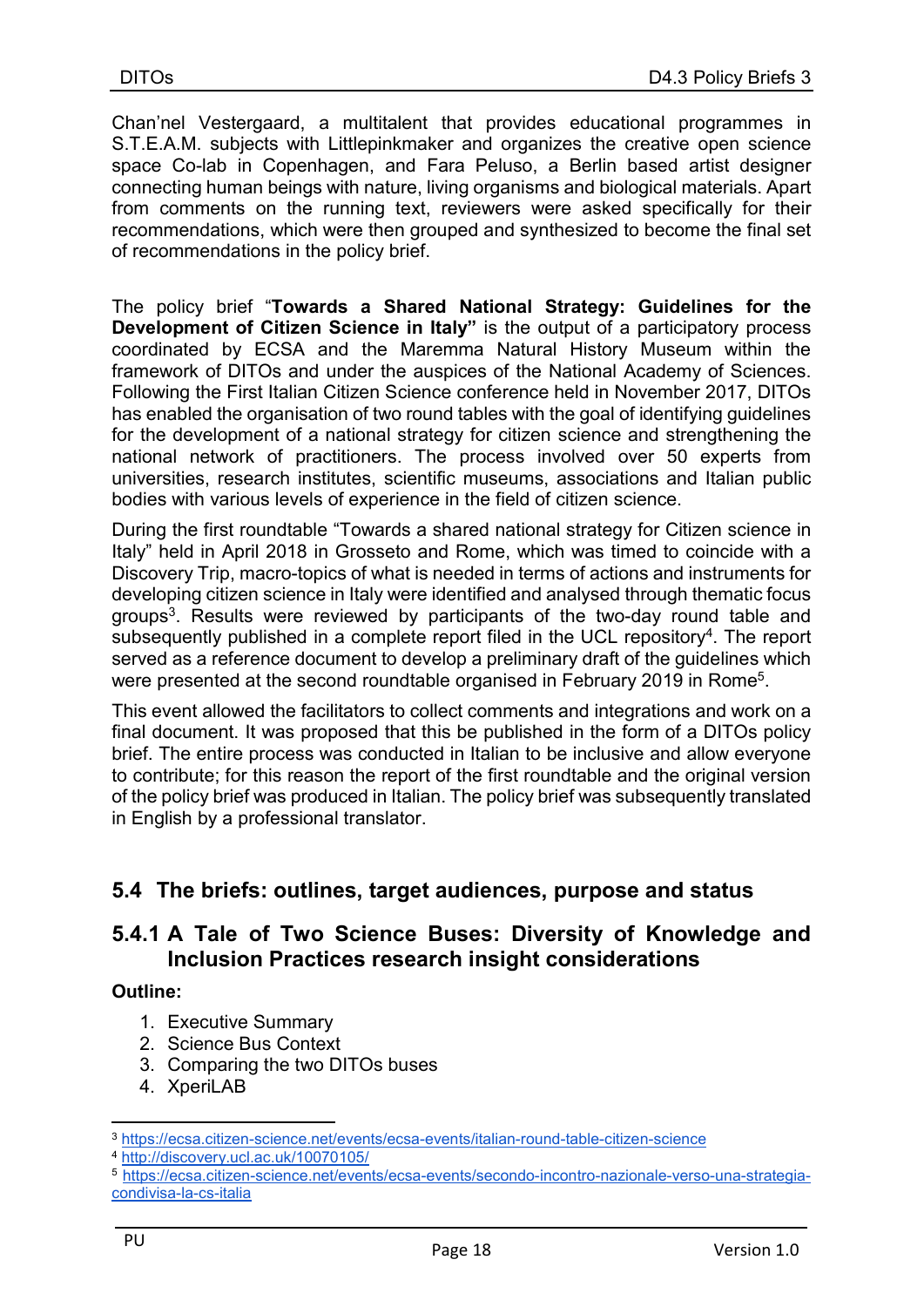- 5. Do-It-Together Science Bus
- 6. Analysis
- 7. Afterthought
- 8. Conclusions

This Research Insight is an analysis of the two DITOs science buses by Waag and RBINS. It suggests that science communication and citizen science involve diverse framings of scientific knowledge which influence potential inclusion practices.

The full content of the 'A Tale of Two Science Buses' research insight can be found in Appendix 1.

Target audience: Policy makers, academic researchers, citizen science project coordinators, funding bodies.

Purpose: To compare two DITOs activities and draw conclusions about the diversity of knowledge and inclusion activities.

Status: Completed.

#### 5.4.2 Making Citizen Science Work - Innovation Management for Citizen Science policy brief considerations

#### Outline:

- 1. Executive Summary
- 2. Citizen science and social innovation
- 3. Definition: Operational Model
- 4. Citizen science and innovation management
- 5. Definition: Popular Topics
- 6. Methods
- 7. Outcomes
- 8. Recommendations and implications

The policy brief draws on a preliminary study that identified the main operational archetypes of citizen science and DIY science projects, referred to as 'operational models'. It outlines a set of five broad 'archetypes' of operational models in citizen science, whilst seeking to retain acknowledgement of the unique nature of the formation and aims of each of the 35 different projects considered in the preliminary study. The brief makes a series of recommendations suggesting that commonality can be found across the citizen science landscape, and that citizen science can be understood from a social innovation perspective, and therefore supported by innovation management techniques.

The full content of the 'Making Citizen Science Work' policy brief can be found in Appendix 2.

Target audience: Policy makers, citizen scientists, citizen science project managers, funding bodies.

Purpose: To outline the potential of innovation management within the context of the distributed network of citizen science and DIY science activities.

Status: Completed.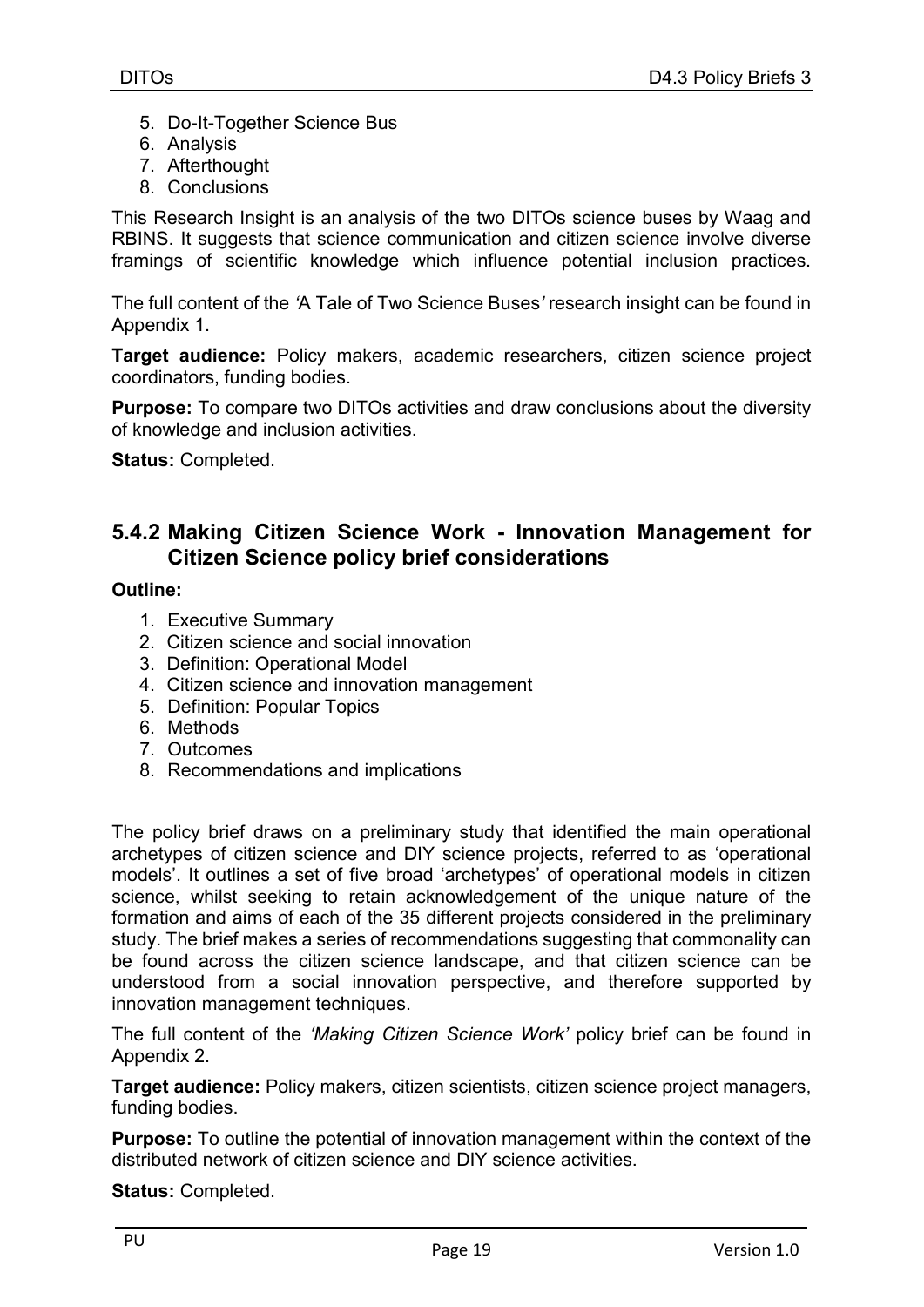## 5.4.3 Citizen Science and Art/Science: Synergies and Future Potential policy brief considerations

Outline:

- 1. Executive Summary
- 2. Creative sense-making of our world
- 3. Links between citizen science and the arts
- 4. Art/science a long tradition
- 5. Variety of art/science interaction and public outreach
- 6. How the arts facilitate citizen outreach
- 7. How citizen science enables art/science
- 8. Examples:
	- 8.1 Example 1: Anna Dumitriu: Make Do and Mend
	- 8.2 Example 2: Making Sense: citizen sensing toolkit

8.3 Example 3: From art exhibition to living lab

- 9. Joint challenges and benefits
- 10. Current status and recommendations
- 11. Conclusions

Recently, programmes in the arts, in science, and to a limited extent in technology include actions targeting the interaction of artists with research projects. This policy brief was developed with contributions from a mixed group of experts from both fields. It aims at informing decision makers who have worked at the interface of citizen science and artistic approaches. There are clear synergies between these concepts and the benefits of considering them together. By showcasing initiatives implemented in Europe, this document highlights how Art can support citizen science and vice versa.

The arts can effectively respond to diminishing societal trust in science, contribute to the creation of public discourse and understanding of science, facilitate knowledge transfer between science and society, and stimulate innovation. Artistic interaction with science opens new pathways far beyond illustrating science. Artists can enter into a dialogue with researchers and scientists that is either critical or supportive. Art has the power to emotionally reach out to citizens and to interest but also engage them in a scientific process.

The document concludes by recommending considering citizen science and the Arts jointly, to strengthen synergies by building on existing initiatives, to launching targeted actions regarding education and training, and finally, to launch art-science initiatives. This policy brief is developed within the framework of the Horizon 2020 project 'Doing It Together Science' (DITOs) to establish a collaborative and open network between DITOs partners, external organisations and decision makers throughout Europe.

Target audience: Policy makers, research managers and funding authorities in the fields of arts and science.

Purpose: Exploring the synergies between art/science and citizen science movements; improving the understanding of the benefits of artistic practice for citizen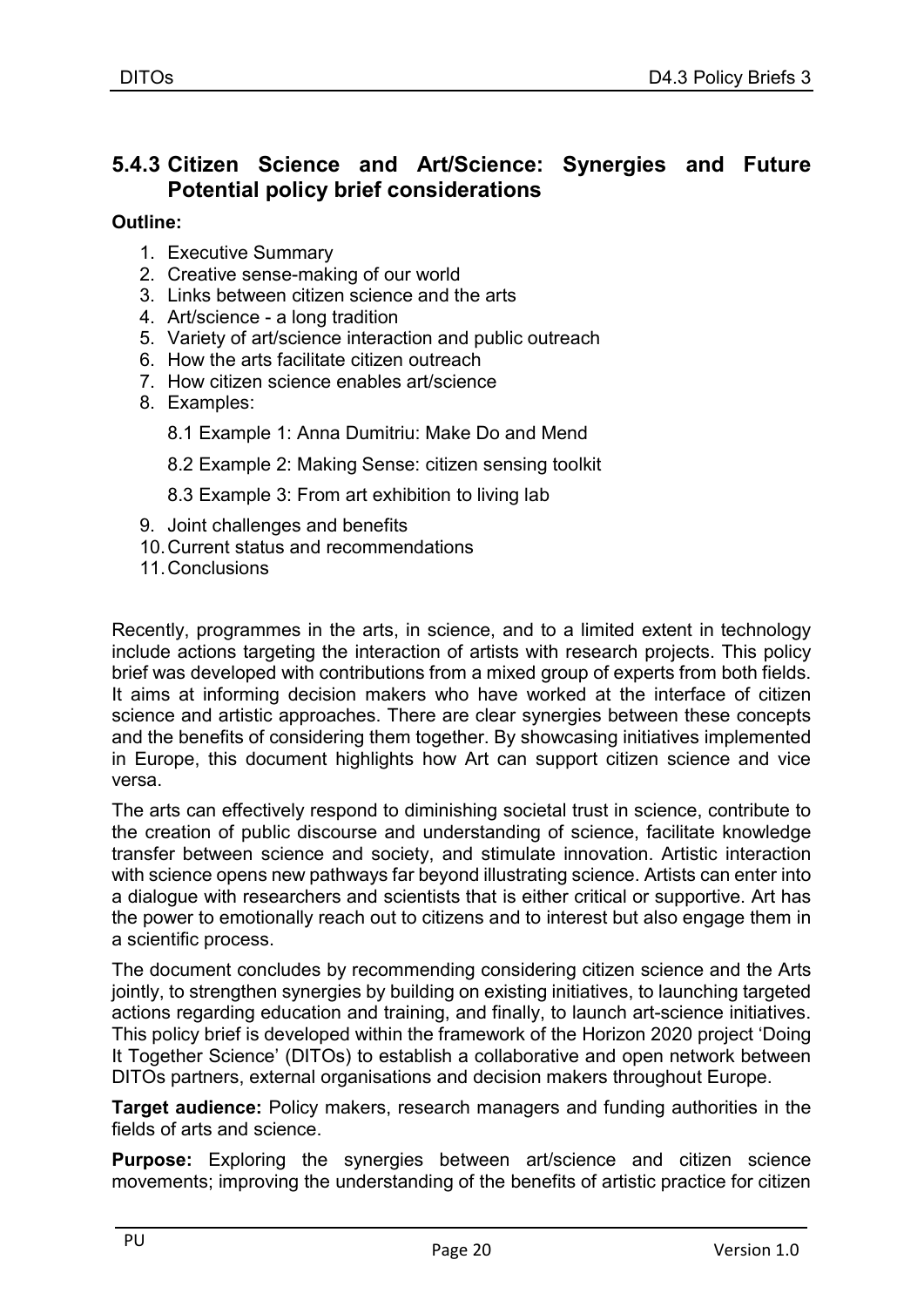science and vice versa, overcoming the current strict boundaries between the arts and (citizen) science.

Status: Completed.

## 5.4.4 European Clean Air Day - citizen science for clean air policy brief considerations

#### Outline:

- 1. Executive summary
- 2. Air quality and public health issues
- 3. Air pollution and climate change
- 4. Citizen science and air quality monitoring 4.1 Diffusion tube method for measuring Nitrogen Dioxide and Sulfur Dioxide 4.2 Low-cost sensors and sensor systems 4.3 Low tech do-it-yourself at home methods 4.4 Community platforms with citizens-created online air quality maps 5. European clean air day initiative
- 6. Novelty of approach
- 7. Funding and resources
- 8. How to join European Clean Air day
- 9. Timeframe for actions

According to health research and the World Health Organization (WHO), air pollution in urban areas leads to 3 million premature deaths annually. Concerns about the human health impact of air pollution have prompted the development of many community-led air quality monitoring initiatives, which has helped to bring the topic to a wider audience and mobilise policy change. However, as yet there is no large scale coordinated effort for community-led air quality monitoring. This policy brief presents a framework for organizing a yearly European Clean Air Day, starting from 20th June 2019, with the objective of scaling up European awareness of air quality issues, and ways in which air quality can be improved. The brief presents a range of financing options and tools for air quality monitoring within grassroots organisations.

The full content of the 'European Clean Air Day - citizen science for clean air' policy brief can be found in Appendix 4.

Target audience: Policy makers, researchers, citizen scientists, journalists.

Purpose: Promote idea of organising European Clean Air Day on 20th June 2019.

Status: Completed

### 5.4.5 Citizen Science in UK Environmental Policy research insight considerations

#### Outline:

- 1. Executive summary
- 2. Introduction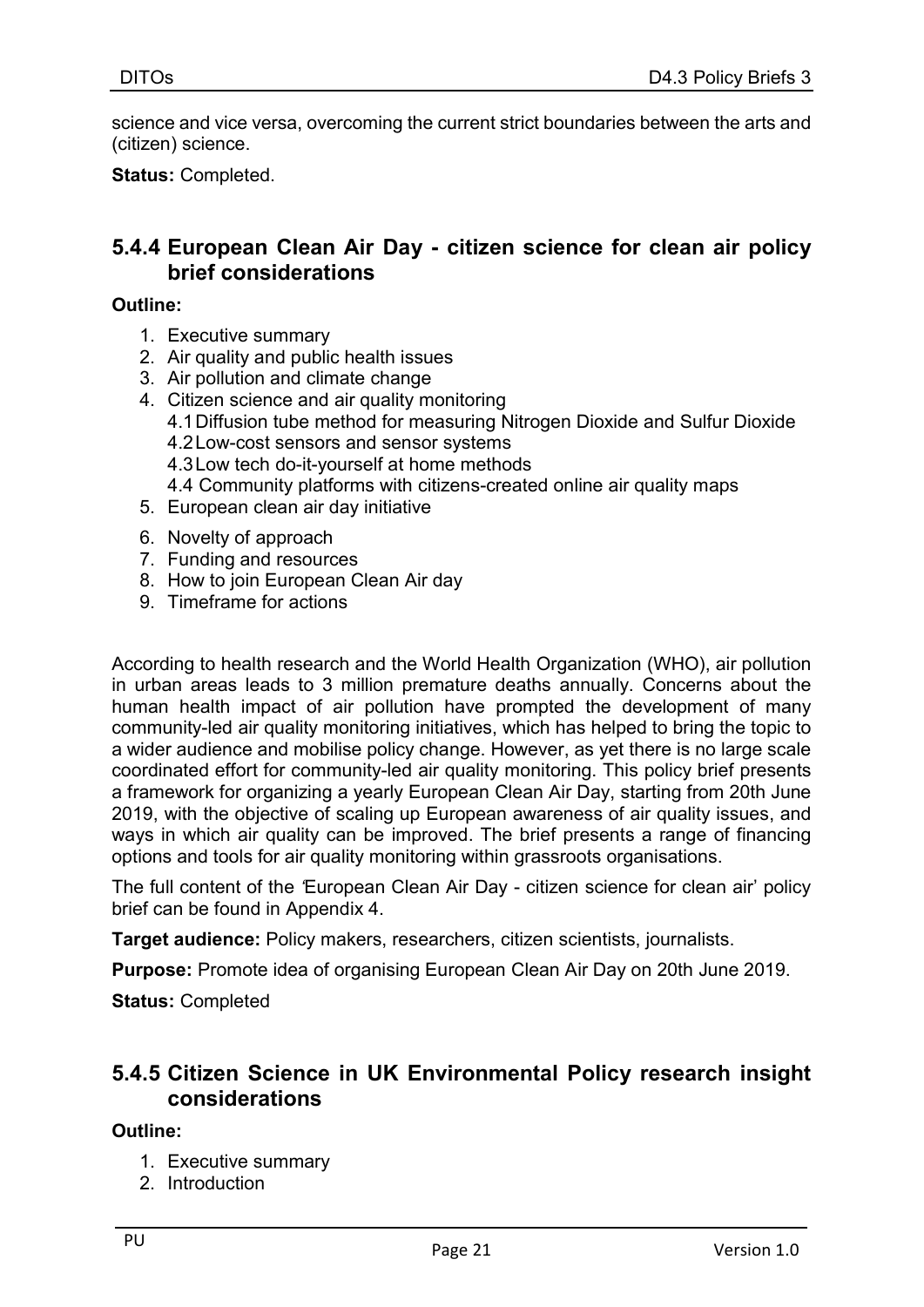- 3. Background
- 4. Definition: Environmental Citizen Science
- 5. Mapping stakeholder relationships
- 6. Roundtable topics
- 7. Key points of the discussion:

7.1 Flows of power are seen to be very top-down

7.2 Citizen science lacks a clear mandate

7.3 Data collection and policymaking is disconnected

- 8. Open data
- 9. Responsible agents
- 10. Scales of engagement
- 11. Recommendations for policymakers

It is possible to argue that because of existing practices, the integration of citizen science in the UK is already happening, and therefore no wider policy response is required. However, as technologies, societal response, and the type of projects in citizen science, continue to evolve rapidly, a 'business as usual' approach is unlikely to maximise the potential that citizen science can offer in the UK. To address this challenge UCL organised a policy roundtable in early May 2018 to discuss the current state, and future directions, of citizen science in environmental policy in the UK. The research insight draws on the discussions of the policy roundtable, particularly on the four topics of data, environmental policy, science and innovation, and public engagement and behavioural change. The research insight provides more detail on three thematic areas that emerged from discussions: open data; responsible agents; and the scales of engagement at which citizen science operates. The findings suggest that citizen science needs to have proper infrastructure and support to play a role in policy. Finally the brief provides 5 recommendations for policymakers, highlighting that the integration of citizen science and policymaking should be seen as an iterative process of ongoing engagement

The full content of the 'Citizen Science in UK Environmental Policy' research insight can be found in Appendix 5.

Target audience: Policy makers, researchers, citizen science community.

Purpose: To better understand and maximise the potential of that citizen science can offer in the UK.

Status: Completed.

## 5.4.6 Open Sharing Platforms and Affordable Lab Spaces as Drivers of Innovation in Biodesign policy brief considerations

#### Outline:

- 1. Executive Summary
- 2. Introduction: Biohacking and Biodesign
- 3. Open Sharing Platforms and Academies a. Case Study: BioHack Academy
- 4. Lab Spaces as Infrastructure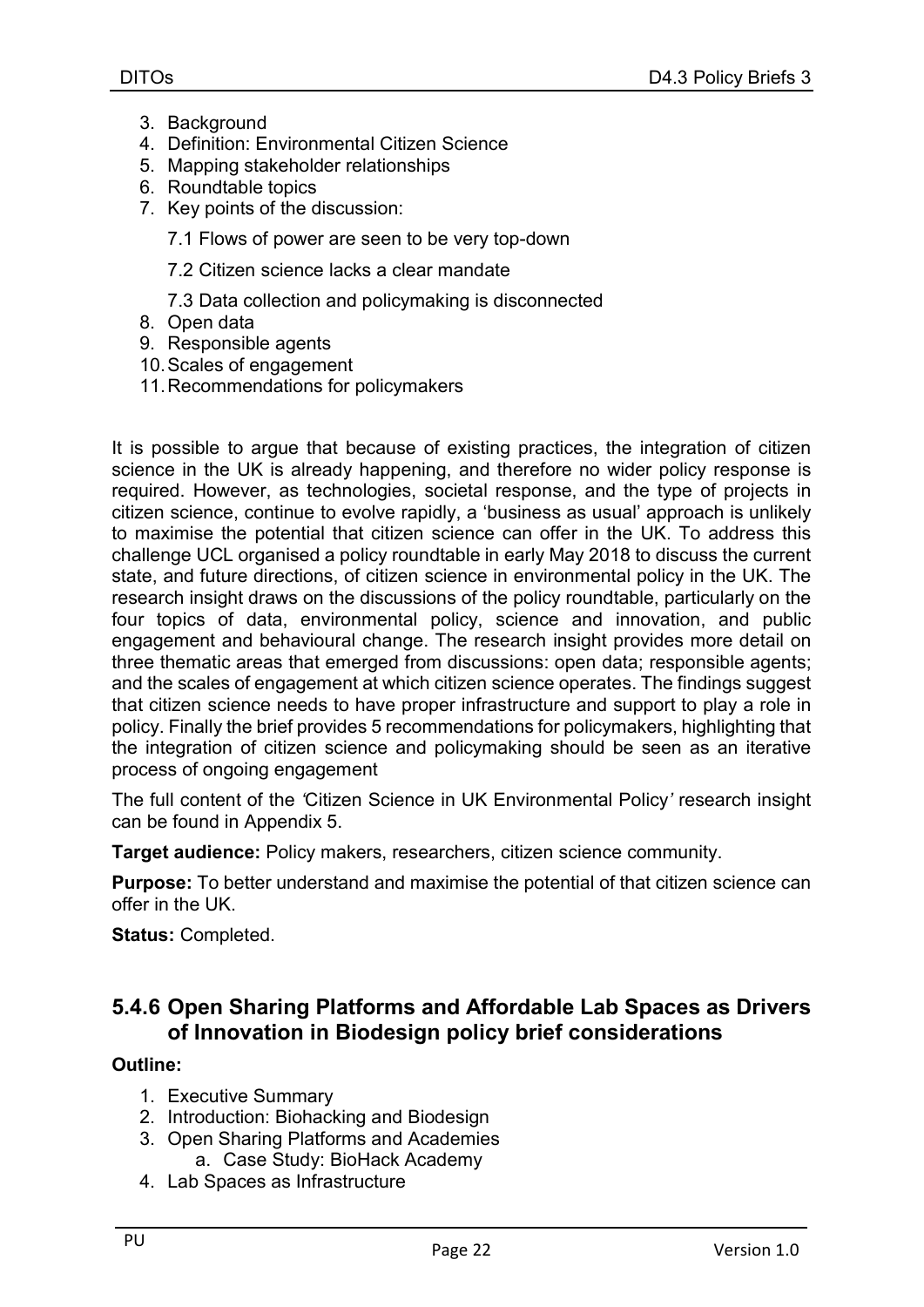- a. Case Study: OpenCell
- 5. Recommendations

The full content of the 'Open Sharing Platforms and Affordable Lab Spaces as Drivers of Innovation in Biodesign' policy brief can be found in Appendix 6.

Target audience: Policy makers, researchers, media labs and other institutes, Biodesigners, biohackers.

Purpose: To highlight actual and potential innovation in Biodesign through open sharing platforms, academies and affordable lab spaces, and summarize the needs to support these material and immaterial resources.

Status: Completed.

### 5.4.7 Towards a Shared National Strategy: Guidelines for the development of Citizen Science in Italy policy brief considerations

#### Outline:

- 1. Summary
- 2. International recognition of citizen science
- 3. Regulatory frameworks for citizen science
- 4. Citizen science in Italy
- 5. Participatory development of guidelines for citizen science in Italy
- 6. Objectives for the development of citizen science in Italy
- 7. Guidelines for developing citizen science in Italy

7.1 Engage key citizen science actors

- 7.2 Integrate citizen science into strategic and economic planning tools
- 7.3 Develop effective, reliable and accessible methods
- 7.4 Communication
- 8. Final recommendations

This policy brief was developed to support the Italian citizen science community and facilitate the process of capacity building to grow a citizen science national network. Two local stakeholder roundtables and one Discovery Trip were organised within the framework of DITOs (WP4 T4.3) in April 2018 and February 2019. Information gathered during the events was used to draw guidelines divided into macro-topics and also the main action needed to promote the development of citizen science in Italy.

The full content of the 'Towards a shared national strategy: guidelines for developing citizen science in Italy' policy brief can be found in Appendix 7.

Target audience: Ministries, public authorities and administration.

**Purpose:** To provide guidelines and recommendation to develop citizen science in Italy.

Status: Completed.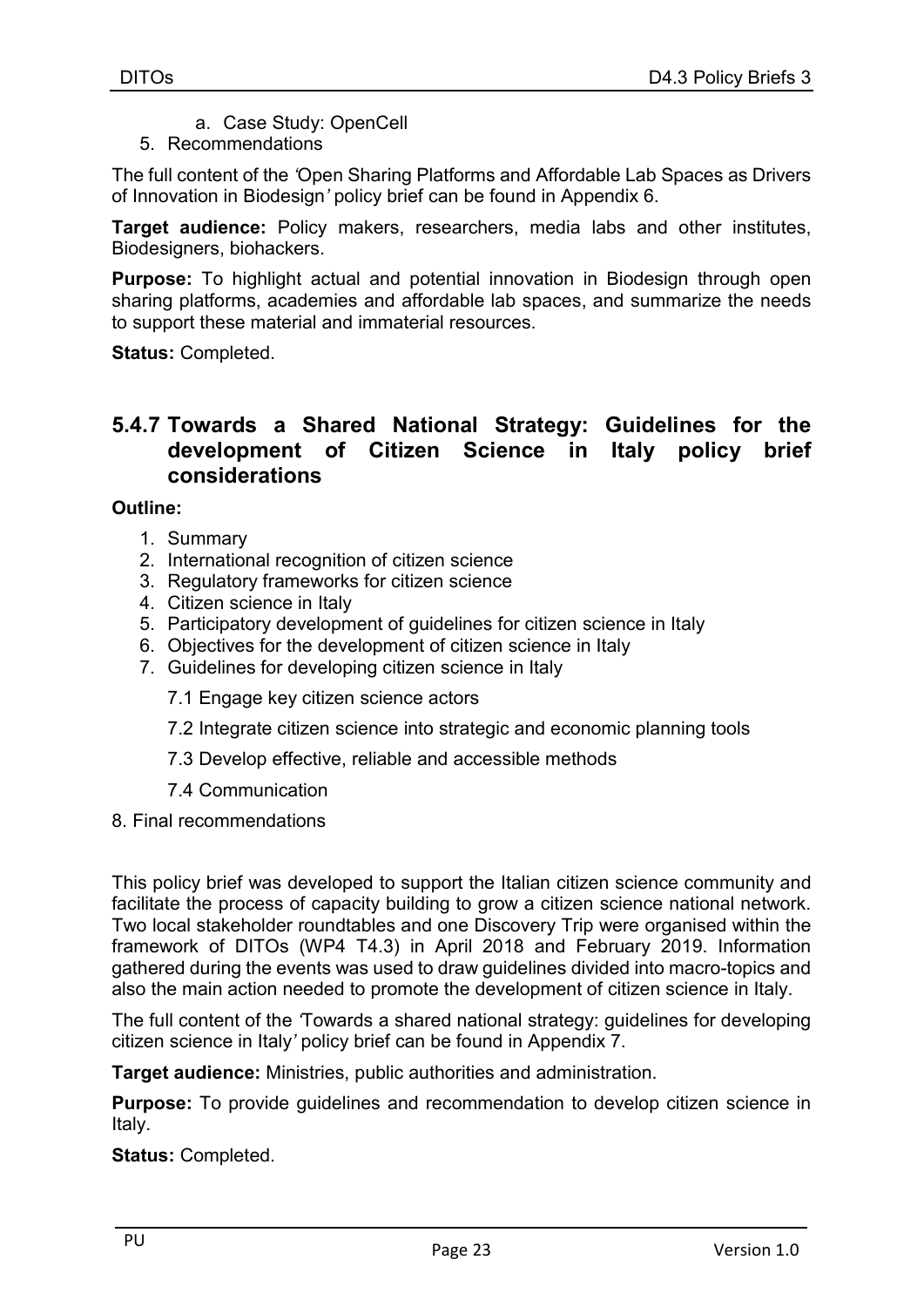## 5.5 Design and presentation of policy briefs

The design and presentation of policy briefs remains the same as for policy briefs included in D4.1 and D4.2 which have been well received and are in accordance with the branding and publication standards defined in D6.2.

## 5.6 Dissemination of policy briefs

Policy briefs are distributed online (through the DITOs and partners websites and mailing lists, via online discussion lists and social media, accompanying blog posts, etc.), in print (as handouts to decision makers), and via events and presentations. The community-oriented process of writing the policy briefs will also be leveraged for their distribution. The briefs were presented, handed out and discussed at the DITOs final event on 3rd April 2019 in Brussels and will be distributed at future ECSA and DITOs partners' events, even beyond DITOs.

Furthermore, partners in the consortium have discussed ways to strengthen the dissemination of the briefs, also in response to the comments received in the mid-term review of the project. Policy brief dissemination is discussed in section 6.4.7 in D6.8.

## 6 Conclusions

This deliverable concludes the successful third and final stage of WP4 and the timely deliverable of 7 policy briefs. It provides evidence of the firm foundation and network built by the consortium's activities on policy engagement for RRI. The key achievements in this phase have been:

- Guidelines: collecting, developing and reviewing best practice documents on citizen science and DIY science that are openly accessible. Publishing a policy brief on guidelines for developing citizen science at the local level (in Italy), which can be used as a reference for similar actions in other countries.
- Mechanisms: establishing collaborative, open networks around the topics of citizen science between DITOs partners, external practitioners of citizen science and DIY science, their organisations, policy makers and other stakeholders that support learning and can stimulate innovation. In many cases, policy briefs have been developed with a participatory approach and by leveraging existing networks, such as the Air Quality Working Group at ECSA.
- Mechanisms: Carrying out open and community-oriented processes for determining the specific themes and content of the policy briefs and thereby piloting participatory processes along with accompanying communication strategies;
- Institutions: Extending ECSA's and DITOs' capacities as de facto sources of information for policy makers throughout Europe;
- Institutions: Building and extending institutional structures creation of the ECSA Working Group on Air Quality in Europe – to build capacities for sustainable networking and policy engagement for citizen science and DIY science communities;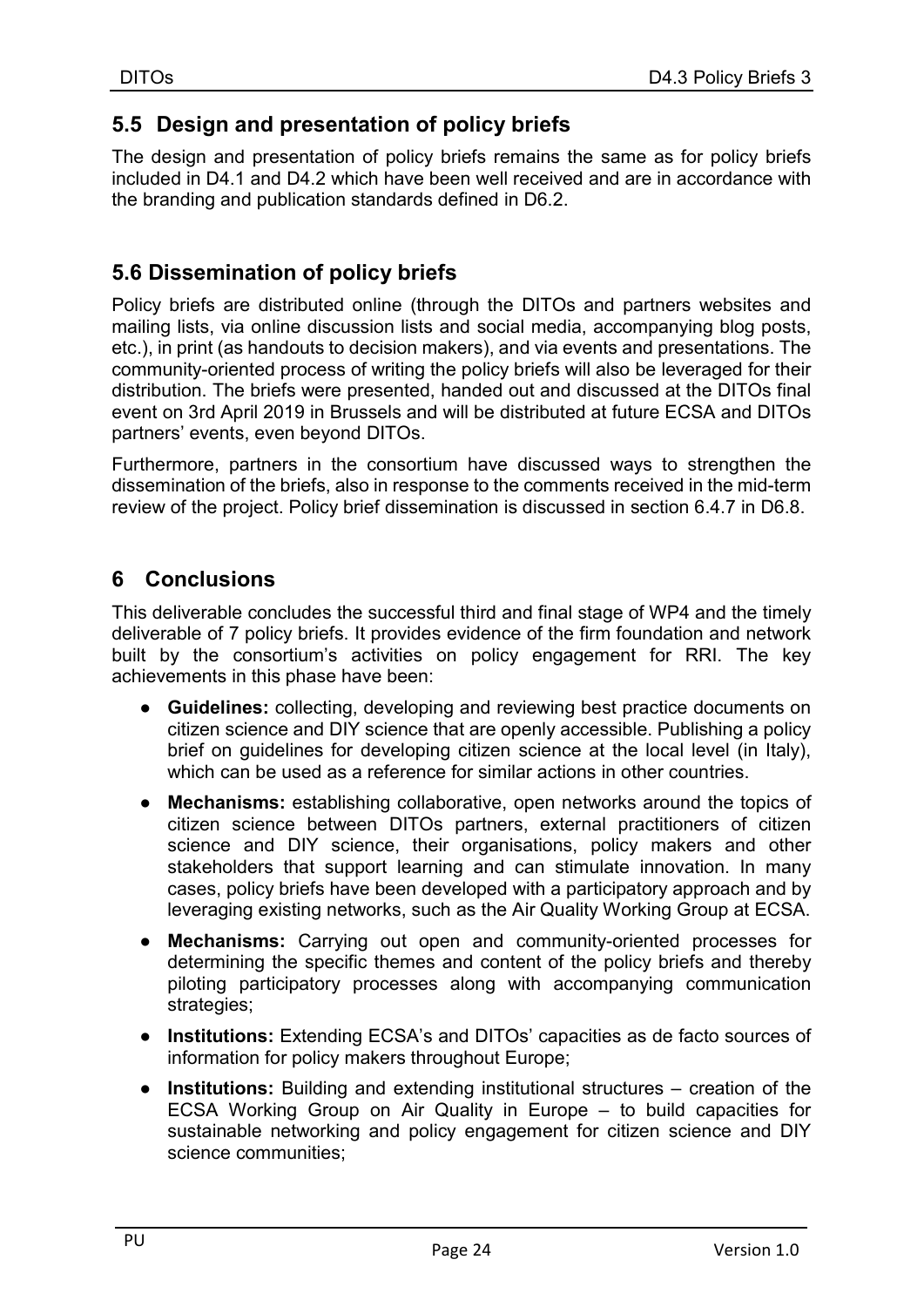- Internal: Successfully integrating WP4 (Policy Engagement) activities with WP1 (Environmental Sustainability), WP2 (Biodesign) and WP5 (Evaluation) activities through identification of relevant and actionable topics of concern, thereby providing tangible examples of processes and outputs of the implementation of the matrix structure behind the DITOs project;
- Internal: Linking the work on policy briefs to other WP4 activities, especially stakeholder round tables and Discovery Trips (T4.3), carried out by various partners thus improving programmatic cohesion, as well as coordination between partners.

## 7 References

References given here were used in the deliverable text; references used in the policy briefs are given below in each brief.

Avison, D. E. and Fitzgerald, G. (1995). Information Systems Development: Methodologies, Techniques, and Tools, McGraw-Hill, New York, NY.

Checkland, P. (1984). Systems Thinking, Systems Practice, John Wiley & Sons, Chichester, UK.

Checkland, P. (1999). Soft Systems Methodology: a 30-year Retrospective, John Wiley & Sons, Chichester, UK.

Checkland, P. and Scholes, J. (1990). Soft Systems Methodology in Action, John Wiley & Sons, Chichester.

## 8 Appendices

## Appendix 1 – A Tale of Two Science Buses: Diversity of Knowledge and Inclusion Practices

#### Executive Summary

Public engagement activities labelled in the same way can generate very different practices and experiences for participants. The key difference appears to be the way scientific knowledge is framed and the engagement activity is designed. This affects the scope and parameters of public experimentation and inclusion of social groups. It is important to use appropriate materialisations of 'science' to achieve intended public engagement goals.

#### Science Bus Context

Science buses are a common public engagement approach used by public museums and science institutions across the world. Their physical mobility is used to bring scientific experiments and knowledge closer to the public. This form of public engagement has a long history. For example, in India the first mobile science exhibition launched in 1965<sup>6</sup> and involved buses traveling to rural areas to reach illiterate populations, and a 1983 UNESCO report provides a design manual and

 $\overline{a}$ 6 Ministry of Culture Government of India, 2014. Mobile Science Exhibition [WWW Document]. Natl. Counc. Sci. Museums. URL http://ncsm.gov.in/ mobile-science-exhibition/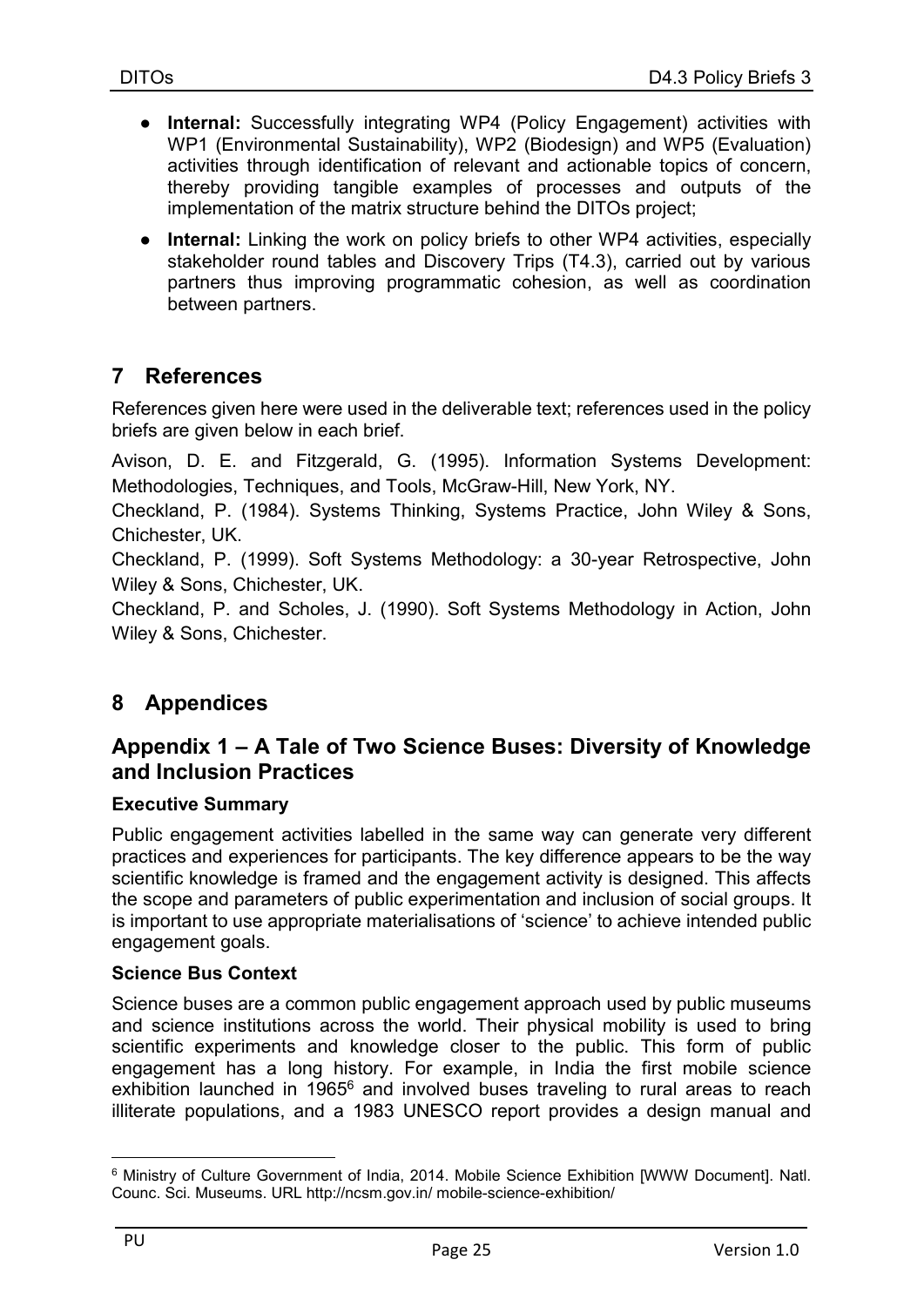organisation advice for science buses<sup>7</sup>. Today, in Europe and the US, science buses tend to target children and involve them in hands-on small-scale experiments that are tied directly into the school curriculum. Typical experiments include "how a potato clock works, what causes optical illusions, how to test for acids using red cabbage juice"<sup>8</sup>. The concept being, that these experiments will illustrate well-established scientific concepts for the students. This tends to mean that the experiments are carefully designed and standardised for pre-defined age groups and with a specific scientific topic focus.

#### Comparing the two DITOs buses

This research insight focuses on the two science buses from Doing it Together Science (DITOs) project which is a H2020 funded Coordination and Support Action that is building citizen science and science communication across Europe. This report is an ethnographic vignette that compares the two science buses from DITOs to highlight some differences that have broader pertinence. The XperiLAB truck was created by the Royal Belgian Institute of Natural Sciences (RBINS), while the official Do-It-Together science bus was coordinated by the Waag, an organisation focused on emerging technologies as instruments of social change. Both of the science buses were specially outfitted and staffed and carried specialised equipment for participatory workshops.

#### XperiLAB

The XperiLAB truck, created by RBINS, has been operating since 2010 and travels across Belgium from school to school bringing structured science experiments to enhance the existing education programmes. The stated goal is that the activities should teach the inductive method to the children. The XperiLAB activities take place inside the truck via custom designed workstation consoles that each focus on single scientific concepts from biology, chemistry and physics such as hydrodynamics. During the workshops, energetic music plays as the pupils enter the science bus, change into lab coats and move towards the consoles that are illuminated with lighting, providing a dramatic atmosphere. Working in small groups, the school children simultaneously work on a series of hands-on activities that involve physically manipulating and submerging objects and collecting data, guided by an on-screen computer persona that gives instructions. The activities, while closely based on scientific concepts, also use playful metaphors from popular media such as spy films, that are combined with game mechanics of team competition, button presses, time limits and point scores to reward progress through the activity. At the end of a workshop, the children are all gathered together for a collective discussion with the instructor who highlights the pedagogical value of the activities to the children.

#### Do-It-Together Science Bus

The scope and focus of the Do-It-Together science bus coordinated by the Waag was different. It started by recruiting multiple 'science bus captains' from the public to drive the bus across Europe and make 17 stops at a variety of community centres, small towns, public festivals and museums to run participatory workshops and document the process on social media. The goal was to involve a broad public in ready-made

<sup>7</sup> Bose, A., 1983. Mobile Science Exhibition. New Delhi.

<sup>8</sup> Ahlstrom, D., 2000. Science bus brings mobile laboratory to schools. Irish Times. Herman, E., 2015. Today's "Junk Genies," tomorrow's engineers [WWW Document]. CHESS Cornell High Energy Synchrotron Source. URL https://www.chess.cornell.edu/about/news/todays-junk-genies-tomorrowsengineers (accessed 4.27.19).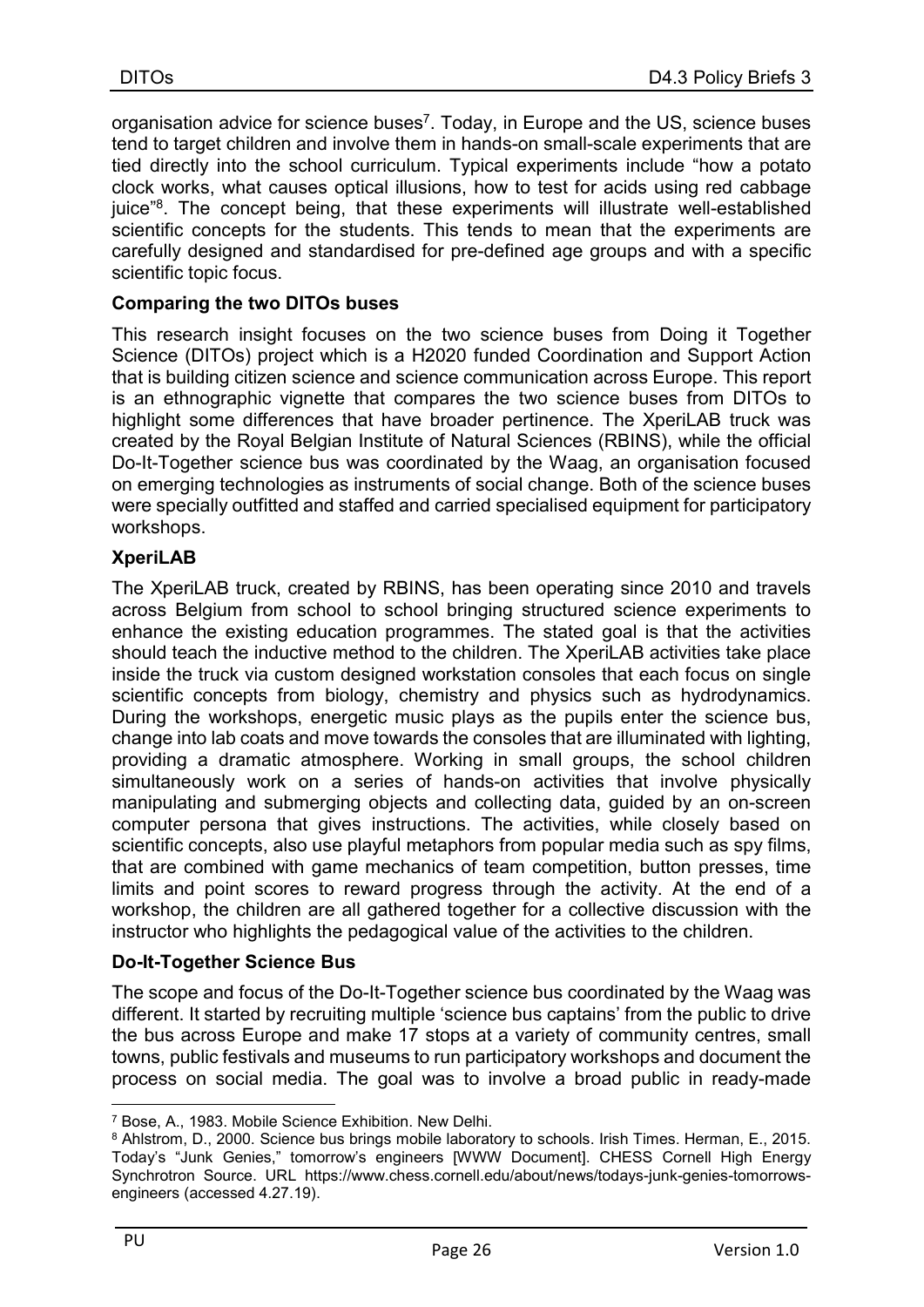activities from the bus and ask the participants to contribute their own folk remedies and recipes that the bus would take on its journey to bring them to new places and people. During the four workshops observed in Birmingham, the participants were a diverse age mix of children accompanied by parents and a significant number of elder members of the community. The ethnic and cultural breakdown was also highly diverse, including British people, as well as those from newly arrived and long-term ethnic communities. The main science bus activities were yoghurt-making and sun cream making<sup>9</sup>, which involved participants sitting on long wooden benches in front of metal pots that they used to mix and heat ingredients such as milk or beeswax. The diverse mix of ages and 'homely' activity gave an atmosphere of a cooking lesson, with adults chatting and getting to know neighbours while kids were playing rockpaper-scissors. The science bus captains used the sun cream making activity as an opportunity to explain the physical properties of sun-rays and the yoghurt to teach about bacteria. Yet based on discussions with participants, some had come to the activity because they usually took part in the community centre's activities while others had come for pragmatic reasons. One mother needed sun cream that would not irritate her child who was allergic to commercial sunscreen. Similarly, with the yoghurt, the participants wanted to take it home to eat. Thus, many of the participants used extra jars to mix additional batches of sun cream and yoghurt to give to friends. This seemed to surprise the science bus captains, who perceived the activities as demonstrating scientific principles that were more pure and educational than playing such a pragmatic part in people's everyday lives. At the end of the workshop, the local coordinator of the community centre where the event was hosted, thanked the science bus captains and told the group how pleased she was that the event showed that "also" normal people go to university - and you don't look like nerds". Interviewing the community centre coordinator afterwards, she explained that the local area was a highly deprived area, and this meant local people didn't aspire to science because it was seen as remote and the people who carry it out, as 'other'. She saw the benefits of the science bus workshops as creating intergenerational bonds and connecting different community groups as well as offering an alternative to the 'guns and crime narrative', usually attributed to the area.

#### Analysis

As the ethnographic vignettes of the two buses illustrate, both buses involved different practices and framings of scientific knowledge and publics. The XperiLAB bus targeted a specific age range of school children with activities and took place during lesson time and in the physical vicinity of the school and included the class' teacher. The XperiLAB framing is that the bus is an extension of the school classroom. In particular scientific knowledge is defined by the workshop activity and the experiment constrained to the consoles that the children stand around within the bus. In contrast, the Waag science bus had a looser concept of scientific knowledge and publics that revolved around the notion of 'instructables'. These are text and image guides that are created by people within online forums to share instruction for a variety of projects. Crucially instructables are peer-created and shared amongst 'makers' without any clear assertion of knowledge authority or expertise. The workshop activities were available as printed instructables as well as website downloads, which meant the participants could carry out the experiment on their own at home. The bus workshops where thus a physical run-through of the instructable information as guided by the

 $\overline{a}$ <sup>9</sup> Waag, n.d. DIY sunscreen [WWW Document]. URL https:// togethersciencebus.eu/wpcontent/uploads/2017/07/EN-DITOS-07- Sunscreen.pdf (accessed 5.4.19).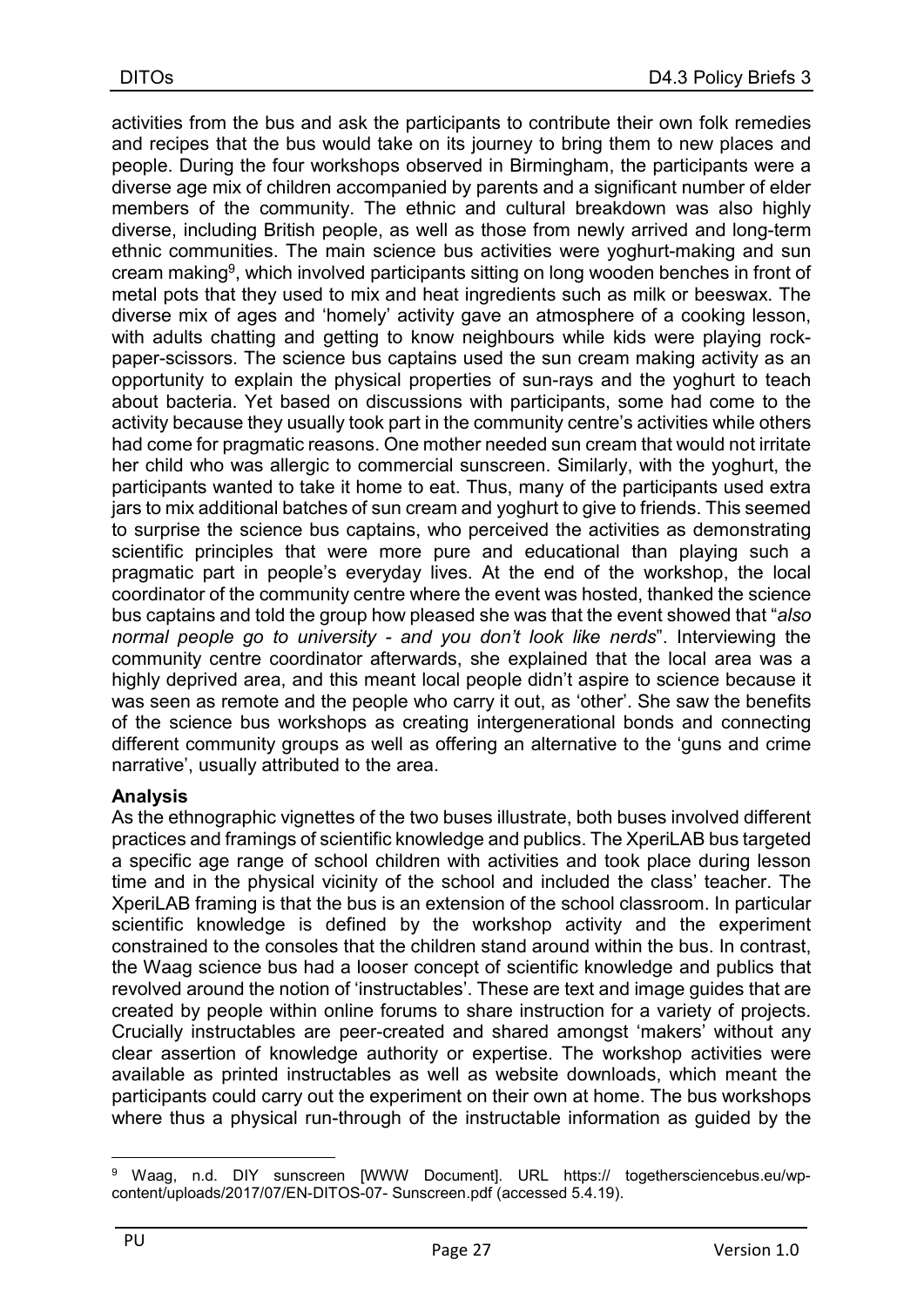science bus captains. Furthermore, the Waag bus was collecting folk remedies from the workshop participants as a two-way knowledge exchange process. By framing folk remedies as 'life hacks', they positioned them similar to the instructables already created for the bus. For the Waag bus, the scientific experiment was the bus trip itself that extended across the whole of Europe gathering recipes. A key part of the Waag bus, were the video blogs and social media content produced by the science bus captains on their European journey documenting their experiences. For the Waag team, this social media presence was a key outcome of the project and the main way in which it was documented. Thus, the scientific experiment extended across Europe, and via the instructables entered into people's homes.

The different concepts of knowledge of the two hosting organisations had an effect on the design of the two buses and their experiments. Furthermore, this had an impact in the reach and make-up of the potential audiences and publics they could involve. The notion of the instructable presents an expansive concept that allowed practically useful activities such as sun cream and yoghurt making, as well as the inclusion of different kinds of knowledge via the concept of folk remedies. This had a direct impact on the possibility of reaching an age, and ethnically diverse audience. Both the pragmatic and homely nature of the activities allowed the intergenerational as well as cultural mixing. Interviews with the Waag bus organisers and science bus captains suggest they were not specifically targeting cultural or social inclusion. The majority of the Waag bus stops did not explicitly target deprived areas but visited a wide range of different settings including rural areas such as the small town of Aranda de Duero in Spain as well as large public festivals and science museums. Rather, it was the expansive notion of scientific knowledge in the form of the instructable that allowed the workshops to function in many different settings and with different audiences. In the last years, it was possible to see the emergence a new model of scientific outreach derived from internet communities, 'maker cultures' and DIY science that is premised on qualities of openness, pragmatism and two-way exchange. An example of one these maker science buses is 'Junk Genies' run by Cornell University, which focuses on student initiated ideas, 'self efficacy' and 'just-in-time teaching'<sup>10</sup>.

#### **Afterthought**

During the process of the DITOs project, there was a shift in the way RBINS were engaging with the XperiLAB bus. Previously the bus would visit any Belgian school that would invite them to come and pay the fee. Yet during the process of the DITOs project, the location of the Xperilab workshops were geographically mapped and analysed for the first time. Having this overview, and discussions around inclusion, have led to discussions in the RBINS team about whether deprived areas should be specifically targeted by the bus in the future. If this approach was adopted, it would be part of a shift towards framing inclusion a part of science education and lead to an expansion of scope of the bus experiment. These discussions can be attributed to the XperiLAB participation in the DITOs project.

#### **Conclusions**

This ethnographic vignette suggests that the way scientific knowledge is framed defines the scope of public engagement activities and impacts the inclusion of social

 $\overline{a}$ <sup>10</sup> Herman, E., 2015. Today's "Junk Genies," tomorrow's engineers [WWW Document]. CHESS Cornell High Energy Synchrotron Source. URL https:// www.chess.cornell.edu/about/news/todays-junk-geniestomorrows- engineers (accessed 4.27.19).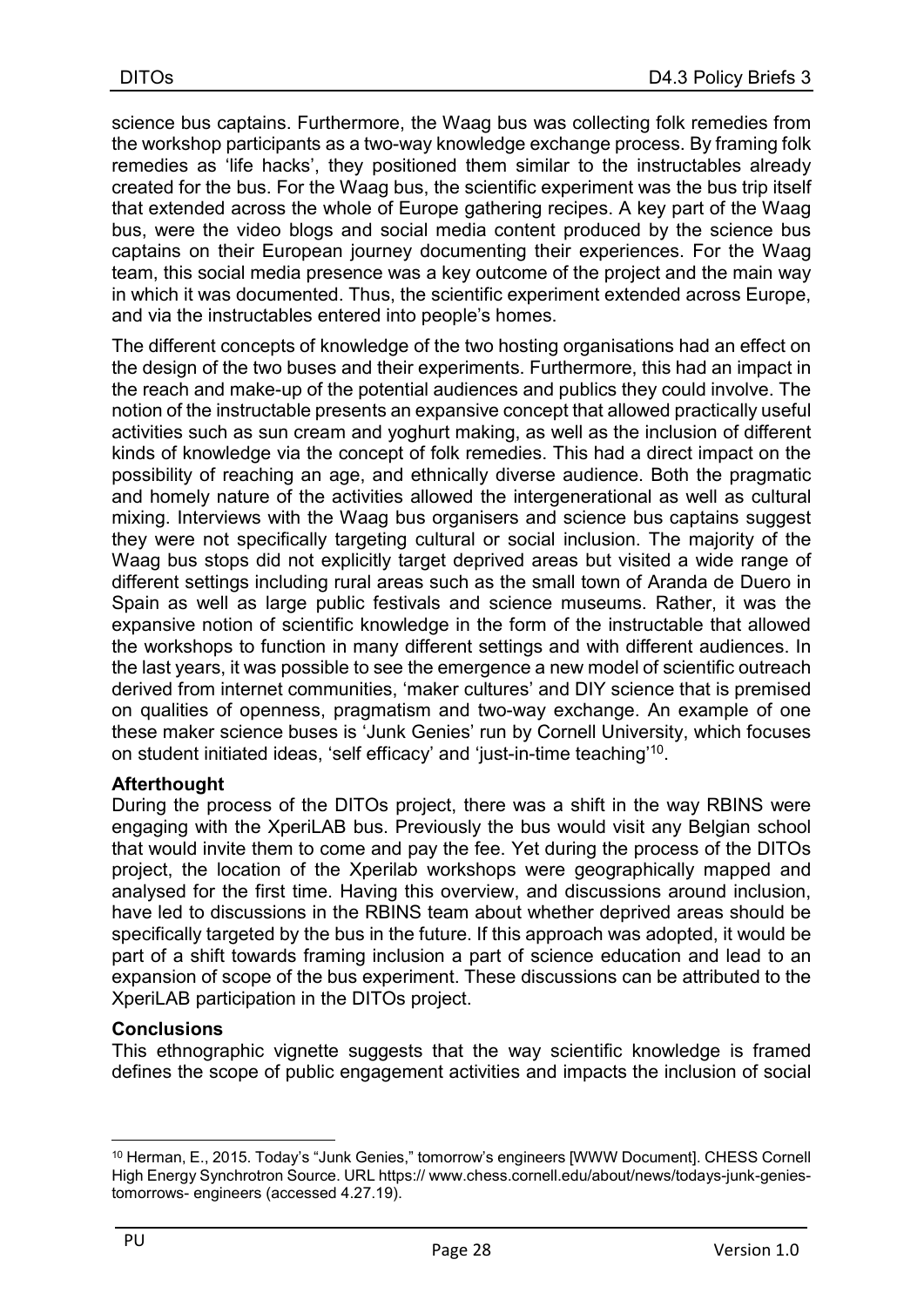groups. There is potential for cross-fertilisation between 'classic' models of science outreach and fresh approaches from DIY science and maker cultures

### Appendix 2 – Making Citizen Science Work - Innovation Management for Citizen Science

http://discovery.ucl.ac.uk/10073927/

## Appendix 3 – Citizen Science and Art/Science - Synergies and Future Potential Policy Brief

http://discovery.ucl.ac.uk/10073928/

## Appendix 4 – European Clean Air Day - Citizen Science for clean air

http://discovery.ucl.ac.uk/10073029/

## Appendix 5 - Citizen Science in UK Environmental Policy

http://discovery.ucl.ac.uk/10073026/

## Appendix 6 - Open Sharing Platforms and Affordable Lab Spaces as Drivers of Innovation in Biodesign

#### Executive Summary

The DIYBio movement facilitates innovation by creating communities of people from different backgrounds, sharing knowledge and expertise through courses and open sharing platforms, and facilitating prototyping in affordable lab spaces. This brief focuses on the influence of these material and immaterial resources on innovation in Biodesign. It looks at designers that work with living materials or take inspiration from the life sciences, with practices such as growing new sustainable materials, crafting accessible scientific tools, or imagining future (bio)technologies. Specific drivers of innovation in Biodesign are knowledge hubs such as educational efforts or open sharing platforms, and affordable lab spaces that provide access to tools as well as potential partnerships. The BioHack Academy is an example of a knowledge hub, functioning as a gateway to Biodesign by way of teaching laboratory skills and facilitating project-based learning. The Biofabforum is an example of an online forum for sharing and discussing research results and protocols within biomaterials. Academies and forums create communities and offer a knowledge base for new biodesigners. However, the process from initial idea to end result, involves experimentation and many iterations; it thus requires time and extended access to resources such as space, skills and tools. Affordable but well-equipped and well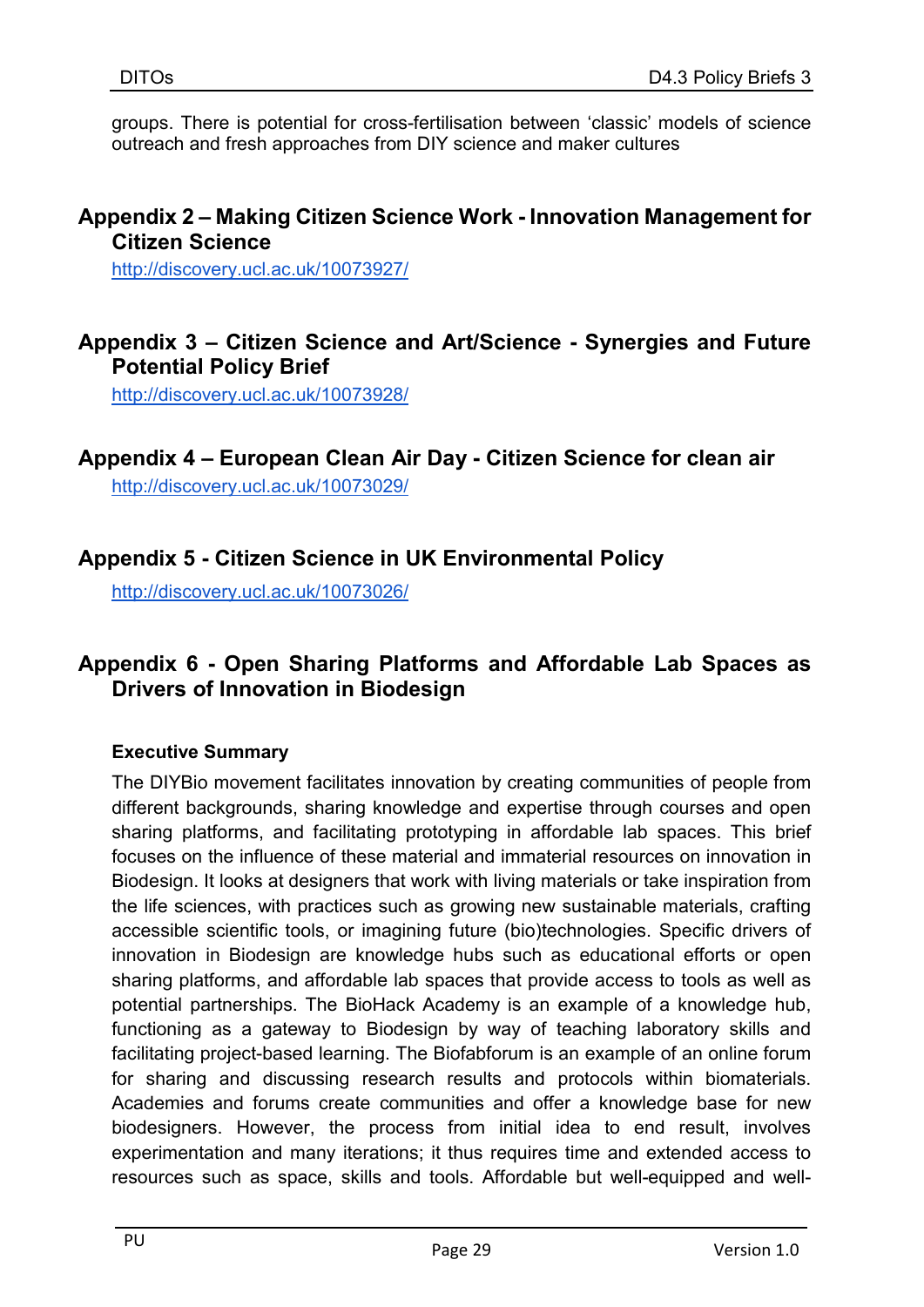connected labs therefore play a key role for innovation in biodesign, an example being Open Cell in London. This leads to a series of recommendations on how to support the infrastructure of lab spaces, programmes and platforms, as well as individuals within DIYBio and Biodesign communities.

#### Introduction: Biohacking and Biodesign

It is possible to observe how Do-it-yourself Biology (DIYBio), also called "biohacking"<sup>11</sup> or, more recently, "community biology", has become a movement. This was demonstrated at the BioFabbing<sup>12</sup> event held in 2017 at CERN in Geneva and the 2017 and 2018 Global Community Bio Summits<sup>13</sup> at MIT MediaLab in Cambridge, Massachusetts, both of which hosted several members of European DIYBio spaces. DIYBio is a movement fuelled by a distributed network of institutes and individuals, to which, over time, nodes are added and subtracted.<sup>14</sup> In 2019, Hackteria, the web platform and open source biological art collection will celebrate its tenth anniversary<sup>15</sup>, while over the last few years numerous new European DIYBio spaces and networks came into existence.<sup>16</sup> These spaces host communities of people from different backgrounds, making interdisciplinary exchange possible. Among the DIYBio spaces and their members there are commonalities and differences; some are using the spaces to carry out hobby activities, but others are investing time in them with more of a professional motivation. Biodesigners can be considered in the latter category; these are designers that work with living materials or take inspiration from the life sciences, with practices such as growing new sustainable materials, crafting accessible scientific tools, or imagining future (bio)technologies<sup>17</sup>. Biomaterials, materials made out of growing matter such as mycelium, are an increasing trend, with several hybrid company / DIYBio spaces especially dedicated to them.<sup>18 19</sup> The DIYBio movement facilitates innovation in Biodesign in multiple ways, two of which will be discussed: (1) academies, workshops and open sharing platforms that enable the sharing of knowledge and expertise (2) affordable lab spaces that facilitate prototyping and cooperation.

#### Open Sharing Platforms and Academies

One of the pillars of DIYBio is the open online sharing of experiments, protocols and designs for tools. Within the research domain of biodegradable and bio-based

https://biodesignchallenge.org/faqs#whatisbiodesign

<sup>11</sup> https://www.merriam-webster.com/dictionary/biohacking

<sup>12</sup> http://citizensciences.net/biofabbing/

<sup>13</sup> https://www.biosummit.org

<sup>14</sup> For a database of spaces and projects, see the DIYbiosphere platform, http://sphere.diybio.org/

<sup>15</sup> http://www.hackteria.org/about/

<sup>16</sup> https://diybio.org/local/

<sup>&</sup>lt;sup>17</sup> For a list of literature about biodesign, see the Biodesign Challenge:

<sup>18</sup> https://biolab.farm/

<sup>19</sup> http://www.fungus-sapiens.com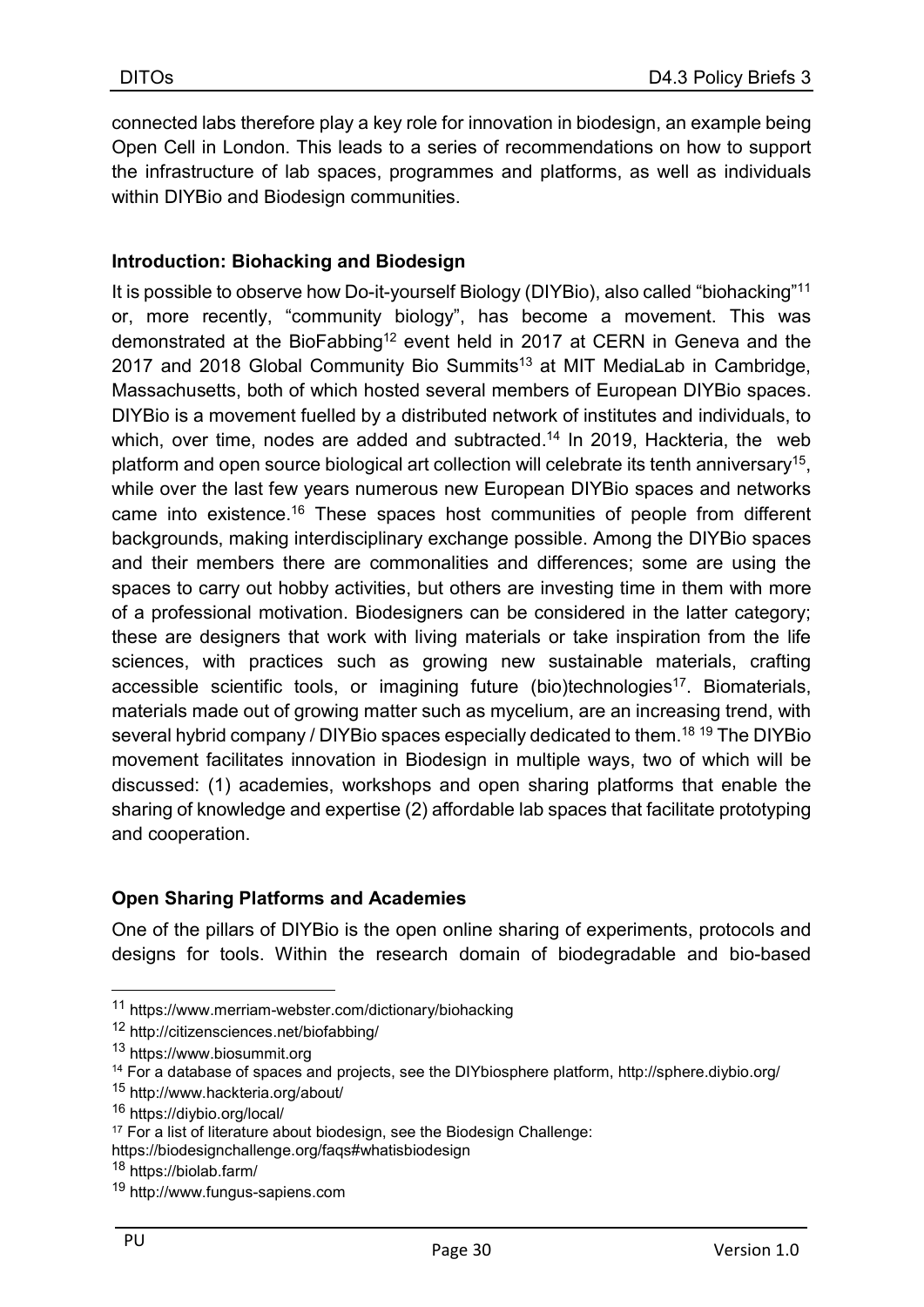materials such as bioplastics and mycelium materials, online forums such as the Biofabforum<sup>20</sup> promote the open sharing of recipes and experiences. Online sharing platforms allow people to learn methods, and contribute their own findings, both of which can help in accelerating innovation. The benefit of open sharing is that knowledge is accessible for potentially everyone, and not hidden behind pay-walls. This sharing of knowledge happens outside of academia and industry, and within realms that are accessible to citizens with no prior background in a topic. Moreover, the do-it-yourself and low-cost nature of recipes allows for easy adoption and adaptation. Creating and moderating such platforms takes effort in terms of time and resources, but with these things in mind, the function of such platforms should be appreciated. A set of available DIYBio educational programmes and workshops offer practical skills, as well as a project-based learning approach, allowing participants to develop their own research projects and deviate from given protocols. This approach is different from traditional, top-down, educational methods, and fits into the goals of lifelong learning and keeping up with technological developments. An example is the BioHack Academy at Waag's Open Wetlab (Case Study). Other examples include workshops at BioTehna (Ljubljana, Slovenia), MediaLab Prado (Madrid, Spain), and many others.

#### Case Study: BioHack Academy

The BioHack Academy is a 10-week programme wherein participants learn about biological techniques, microbiology, genetics, and biosafety, and are encouraged to build their own open source laboratory hardware. During the academy, students develop their own research questions, following their own interests, varying between practical and critical, applied and artistic.<sup>21</sup> Several Biodesign projects have developed beyond the academy programme, including a modular incubator for growing organisms, by designer Candyce Dryburgh<sup>22</sup>, Jan-Maarten Luursema's bio-digital slime mould explorations<sup>23</sup>, and Matthijs de Block's endeavours on soft robotics and self-measurement.<sup>24</sup> Alumni of the academy continue to play a role in DIYBio, with a prime example being Chan'nel Vestergaard, who provides educational programmes in S.T.E.A.M. subjects with Littlepinkmaker, and organises the creative open science space Co-lab in Copenhagen.<sup>25</sup>

Coordinating the process of developing these projects and aiding in the documentation so as to make the results open source, is of critical importance to the success of such programmes. The BioHack Academy has grown a community of individuals that have

<sup>20</sup> https://biofabforum.org/c/biofab

<sup>21</sup> https://waag.org/en/article/three-impressions-biohack-academy

<sup>22</sup> Candyce Dryburgh - BioHack Academy blog - https://dcandyce.github.io/

<sup>23</sup> https://medium.com/@slime\_mold\_Andi

<sup>24</sup> https://www.instagram.com/matthijstheblock/

<sup>25</sup> https://www.colabcph.org/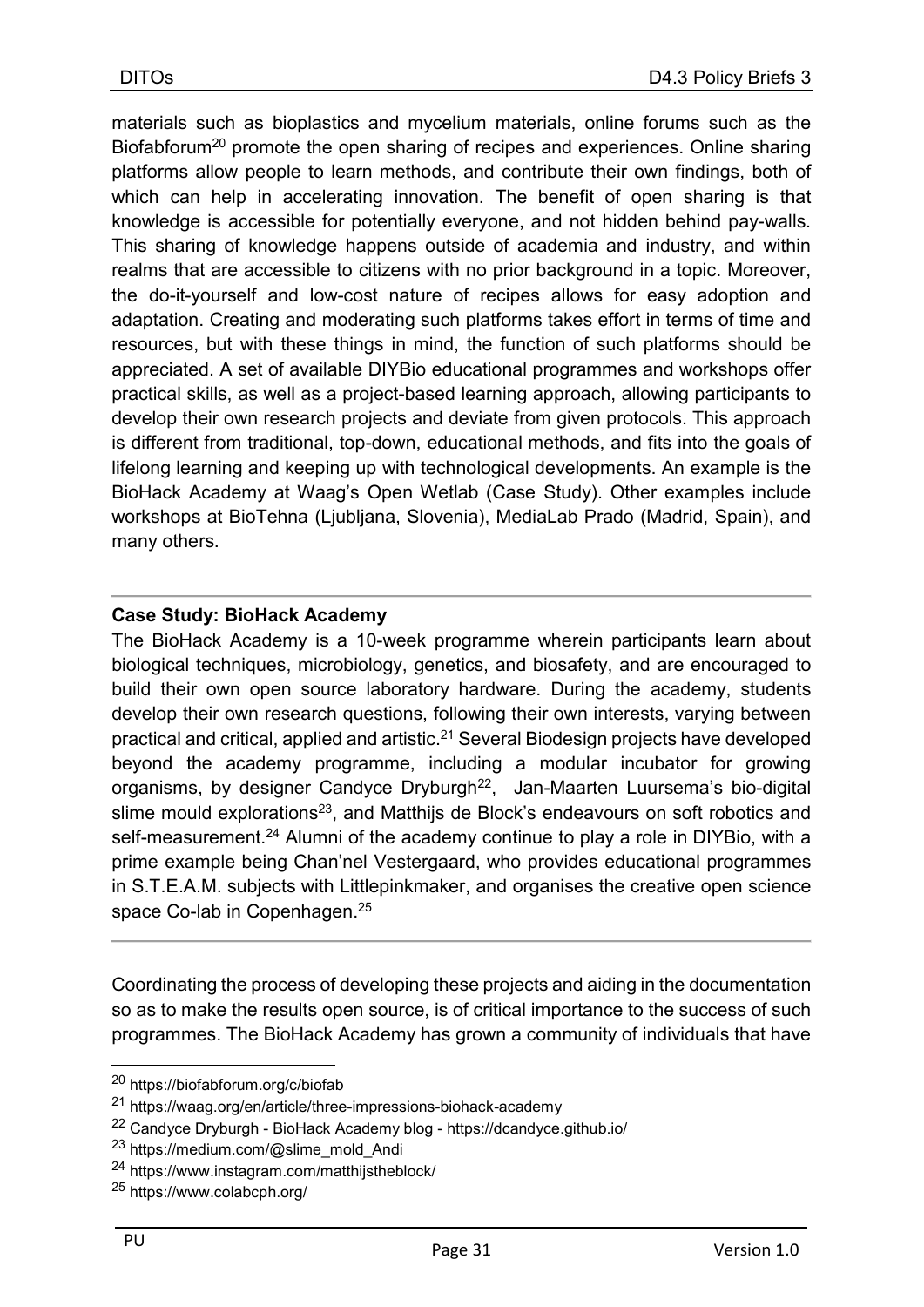become active in various DIYBio spaces and strong voices in the movement as a whole. Educational programmes in the DIYBio sphere thus also strengthen the growth of the movement and the possibilities for innovation. The open sourcing and sharing of educational methods and tools allow for a broader public to be included in these educational efforts and serve as an entry into the DIYBio movement. Open source and free platforms enable those outside of academia to be enabled rather than distanced, engaging in a new way of learning and exploring science together.

#### Lab Spaces as Infrastructure

Besides DIYBio spaces opening up their doors to the public for workshops or community nights, there is a small but growing number of dedicated professional coworking laboratories that allow affordable space and instrumentation and access to a bigger network of partners for small start-ups and projects within biotechnology and biodesign to develop. La Pailasse<sup>26</sup> in Paris is an early example; a more recent one is Open Cell in London (case study), which provides affordable facilitation for prototyping.<sup>27</sup>

#### Case Study: Open Cell

Open Cell was co-founded by Helene Steiner and Thomas Meany in Shepherd's Bush, London. It consists of a series of self-contained lab spaces, which were built and designed by the Austria-based Biotop collective<sup>28</sup>, which demonstrates a cross-border collaboration in Europe.<sup>29</sup> Current residents include Olombria, managing crop pollination by fly species through chemical volatiles; WASE, developing decentralized wastewater treatment systems; and BIOHM, researching and developing circular solutions for the built environment, such as their Triagonomy construction system.<sup>30</sup>

Affordable coworking laboratories not only allow projects and small companies to progress, but also create grounds for developing new ideas into innovations. Low cost lab spaces are founded because they are expected to create a change, creating new possibilities as to who can be included in the developments and work with new (bio)technologies, attracting designers, engineers, scientists and others to solve critical problems, and build tangible results. The start-up costs related to DIYBio spaces can be a burden, especially with regards to creating the laboratory infrastructure and getting necessary equipment. While sources of funding for projects and networks exist, infrastructural developments are harder to acquire funding.

<sup>26</sup> https://lapaillasse.org

<sup>27</sup> https://www.opencell.bio

<sup>28</sup> http://biotop.co/en/

<sup>29</sup> https://vimeo.com/298588531

<sup>30</sup> https://www.opencell.bio/residents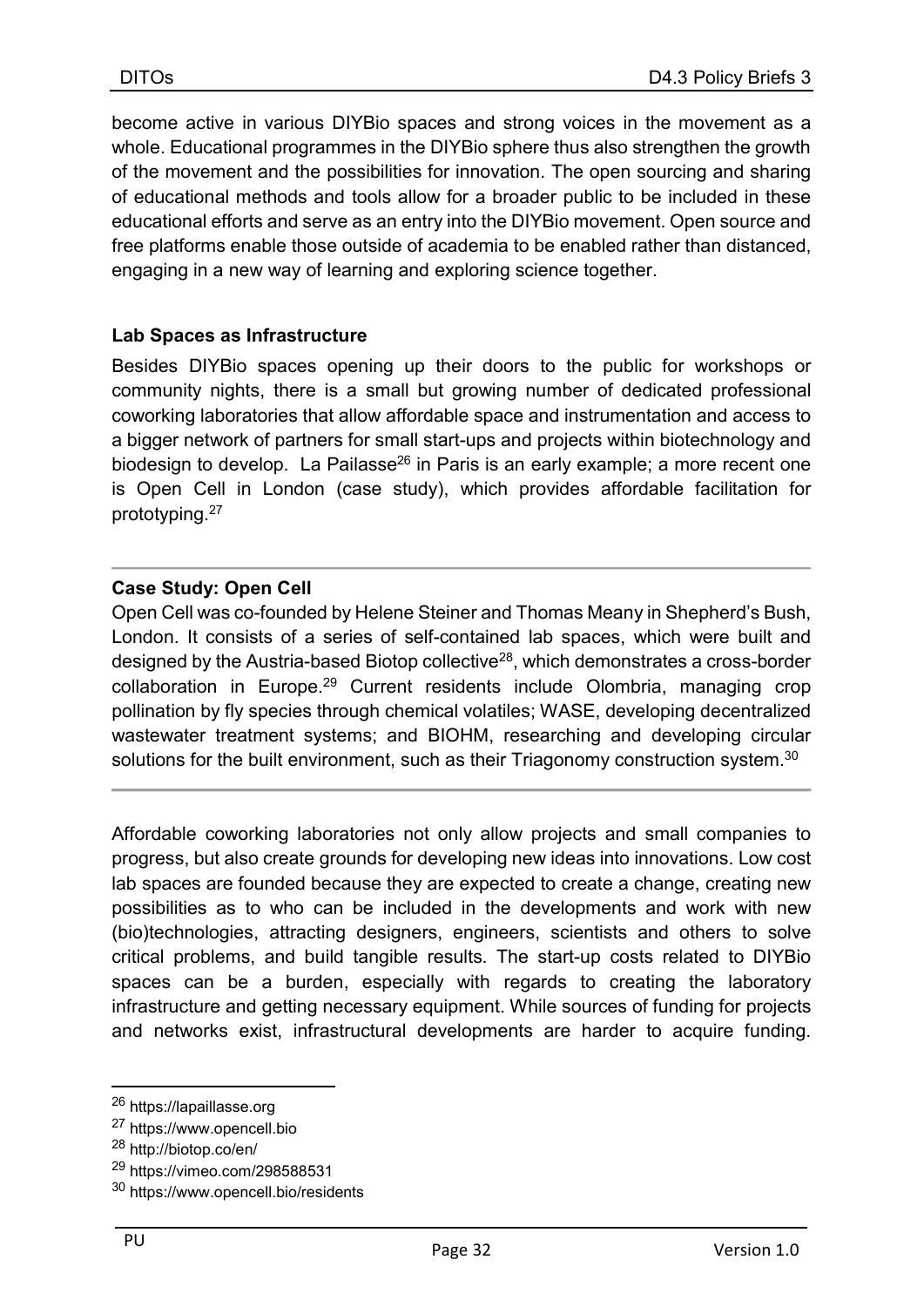Several labs are housed within universities, $31$  or are supported by local municipalities. Some DIYBio spaces resort to crowdfunding campaigns to finance their infrastructure.<sup>32</sup>,<sup>33</sup> There is potential to help DIYBio spaces in this development phase. In the urban context space is a crucial issue, in which municipalities can play a role. This policy brief sought to elaborate on the potential for innovation in Biodesign through DIYBio platforms, programmes and spaces. Following this brief, a number of recommendations are offered below.

#### Recommendations

Based on the points discussed above, the following recommendations are made:

- 1. Infrastructures that promote innovation in Biodesign, including affordable and accessible lab spaces, need to be supported. This includes acknowledging that stability for these spaces is vital in establishing a structure to retain expertise and to enable further developments of Biodesign projects. Beyond being networking hubs, lab spaces need to be supported to become creative outlets for bio-based knowledge and business ventures, by ensuring funding from different sectors.
- 2. Increase the possibilities of support for open source DIYBio platforms in an effort to grow networked innovation, all the while acknowledging the challenges of open source approaches.
- 3. Stimulate the transitions between different organisational and financial models of open sharing platforms, biodesign programmes and affordable lab spaces.
- 4. Encourage or advocate long-term support for DIY biologists and biodesigners beyond prescribed educational programmes. This would allow them to further develop their skills and outputs, including political and organisational skills that enable them to ensure that DIYBio is seen as safe and legitimate.
- 5. Promote collaboration at all levels, including between groups of people with different backgrounds, and cross-border enterprises.
- 6. Strive to strike a healthy balance for lab spaces to provide a diverse range of benefits for users. Such benefits include teaching basic technical biological skills, fostering an open mindset for creative projects to flourish, as well as practical advice for potential commercial enterprises.
- 7. Promote, support and foster cross-country connections, and strengthen the sharing of experiences and knowledge between and across local DIYBio and Biodesign communities.

<sup>31</sup> https://hybridformslab.wordpress.com/

<sup>32</sup> https://www.spacehive.com/opencell#/

<sup>33</sup> https://www.indiegogo.com/projects/toplab-the-first-community-biolab-in-berlin-art-science#/